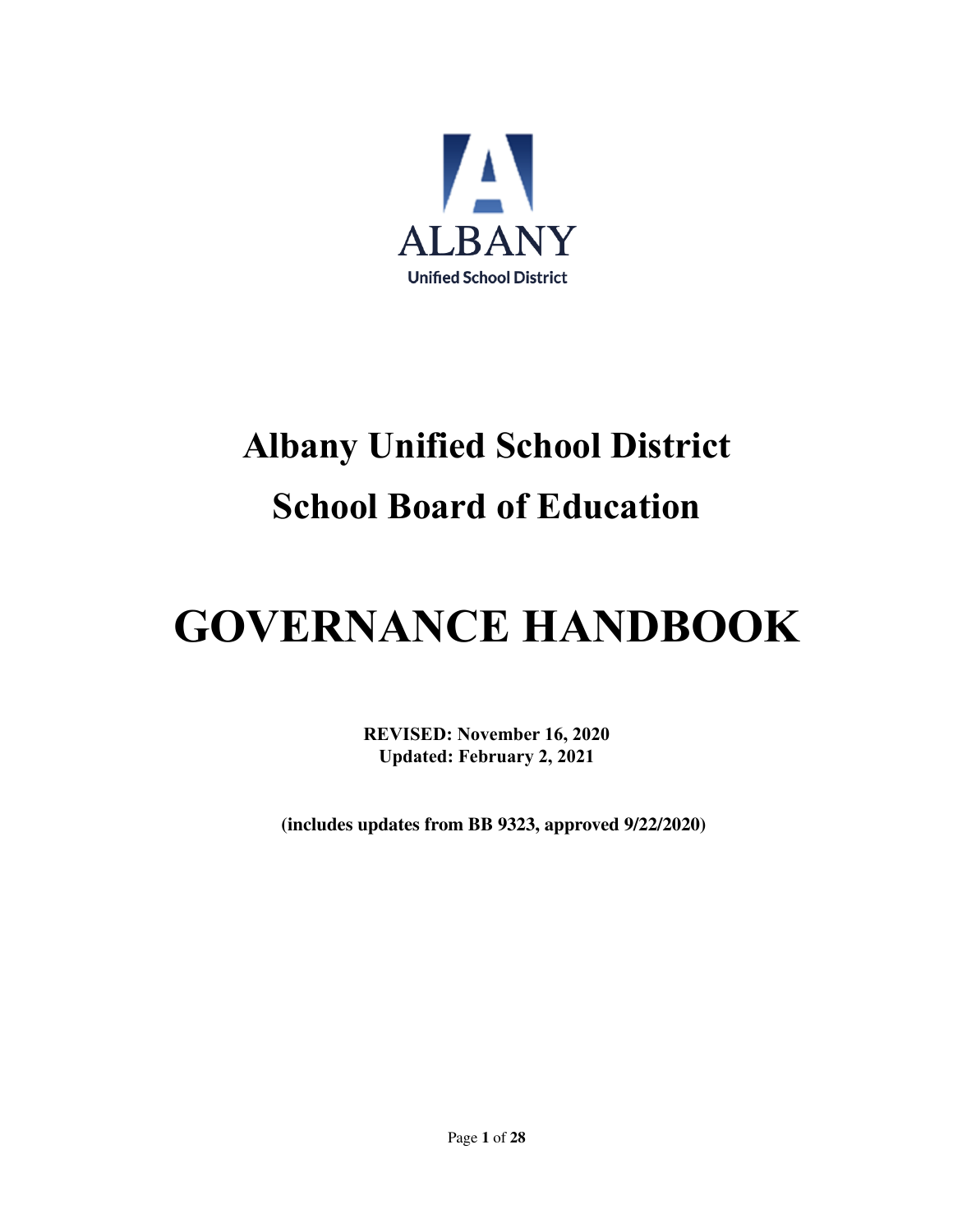#### **Thoughts on school boards, education and governance contributed by Albany Unified School Board Trustees**

"Vision without action is merely a dream. Action without vision just passes the time. Vision with action can change the world." —Joel Barker

"Our progress as a nation can be no swifter than our progress in education." —John F. Kennedy

"Education is the most powerful weapon which you can use to change the world." --- [Nelson Mandela](http://www.goodreads.com/author/show/367338.Nelson_Mandela)

"So much of America's tragic and costly failure to care for all its children stems from our tendency to distinguish between our own children and other people's children--as if justice were divisible."

---Marian Wright Edelman

"Children are human beings to whom respect is due, superior to us by reason of their innocence and of the greater possibilities of their future." ---Maria Montessori

"Since we have no idea what the world and the job market will look like in 2050...what should we be teaching?"

---Yuvah Noah Harare, 21 Lessons for the 21st Century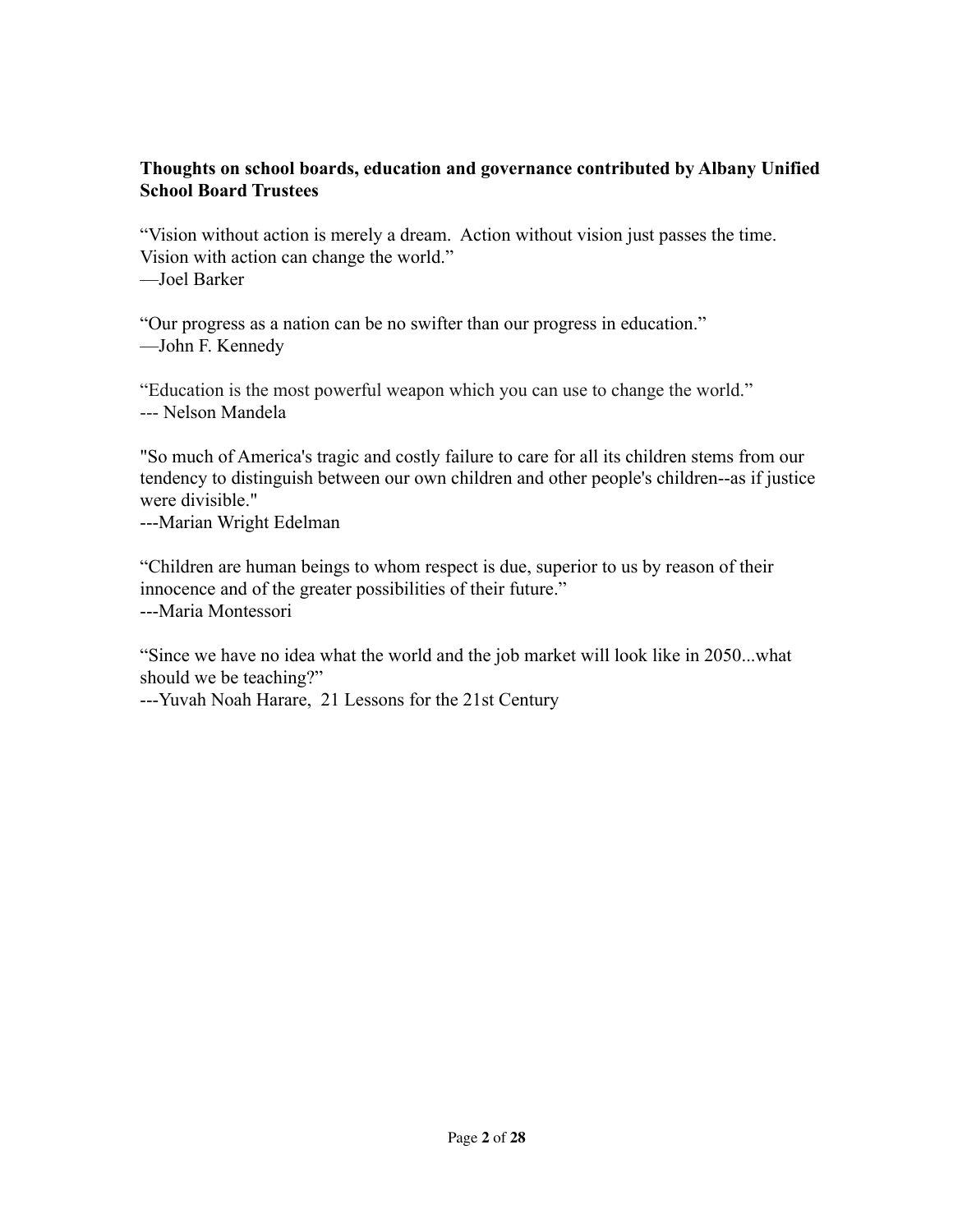#### ALBANY UNIFIED SCHOOL DISTRICT SCHOOL BOARD GOVERNANCE HANDBOOK TABLE OF CONTENTS

#### I. UNITY OF PURPOSE

| Mission & Vision Statement<br>Values and Beliefs<br>Strategic Plan Objectives & Commitments | 4<br>4<br>5 |
|---------------------------------------------------------------------------------------------|-------------|
| II. CSBA EFFECTIVE GOVERNANCE SYSTEM DIAGRAM                                                | 7           |
| III. AGREEMENTS TO FACILITATE GOVERNANCE LEADERSHIP                                         | 8           |
| <b>NORMS:</b>                                                                               |             |
| 1. Meeting Norms                                                                            | 9           |
| 2. Governance Norms                                                                         | 9           |
| PROTOCOLS:                                                                                  |             |
| 1. Orienting a New Board Member                                                             | 10          |
| 2. Bringing Up New Ideas or Agenda Items                                                    | 10          |
| 3. Agenda Questions Asked Before a Board Meeting                                            | 12          |
| 4. Purpose of the Consent Calendar                                                          | 12          |
| 5. Using Board Meetings as Strategic Leadership Tools                                       | 13          |
| 6. Use of Abstentions                                                                       | 13          |
| 7. Timing of Board Meetings                                                                 | 14          |
| 8. Minimizing Environmental Impact                                                          | 14          |
| 9. Board Electronic Communications                                                          | 14          |
| 10. Spokesperson for the Governing Team, Board, District                                    | 16          |
| 11. Board Members' Role In Public                                                           | 17          |
| 12. Acting as a Board Member With A Close Relative In the District                          | 17          |
| 13. Board Members' Activities & Participation at School Sites                               | 18          |
| 14. Handling Concerns/Complaints from the Public and Staff                                  | 19          |
| 15. Requests for Information                                                                | 20          |
| 16. A District Wide Emergency                                                               | 20          |
| 17. District Goals                                                                          | 21          |
| 18. Role of Student Board Members                                                           | 21          |
| 19. Evaluation of the Superintendent                                                        | 22          |
| 20. Self-Monitoring of Governance Team Effectiveness                                        | 23          |
| 21. Censure Policy                                                                          | 24          |
| 22. Annual Reorganization of the Board                                                      | 24          |
| 23. Parliamentary Procedures and Conduct of Board Meetings                                  | 25          |
| 24. Restrictions on the Use of Acronyms                                                     | 26          |
| 25. Intervention to Assure that Meeting Guidelines Are Being Followed                       | 26          |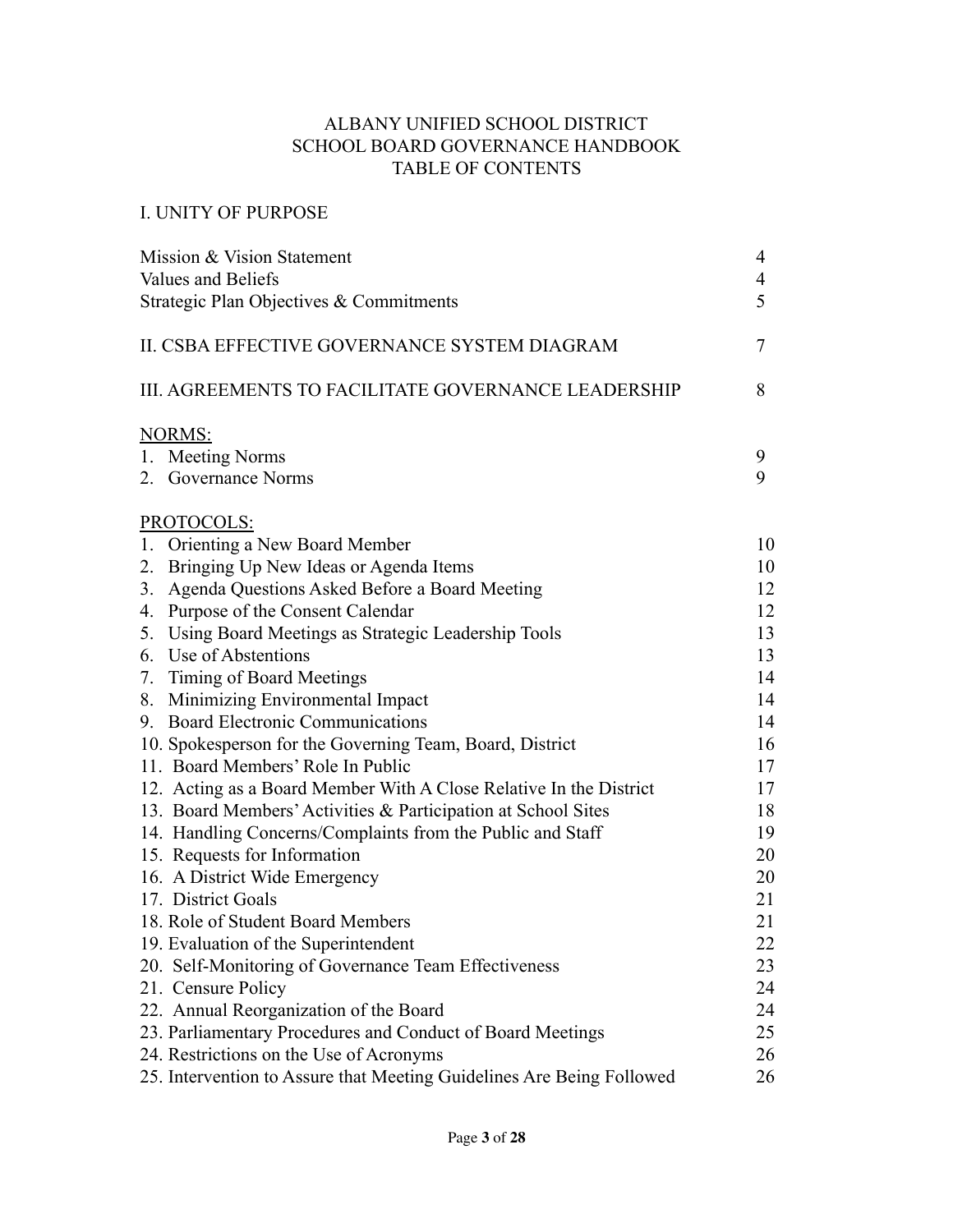#### **I. UNITY OF PURPOSE**

#### AUSD Mission & Vision Statement Created October 2-3, 2009 by the Strategic Planning Committee Adopted by the Board on April 20, 2010

#### Retitled to **Mission & Vision Statement** on August 25, 2015

The mission of AUSD is to provide excellent public education that empowers all to achieve their fullest potential as productive citizens. AUSD is committed to creating comprehensive learning opportunities in a safe, supportive, and collaborative environment, addressing the individual needs of each student.

#### **Values and Beliefs that helped to form The Mission & Vision Statement Created October 2-3, 2009 by the Strategic Planning Committee Adopted by the Board on April 20, 2010**

- A safe and supportive learning environment for all promotes student achievement and embraces diversity within our community.
- Teachers, support staff, administrators, families and the community share the responsibility for advancing the school system mission, goals, and promoting learning across the system.
- Each student is a valued individual with unique physical, social, and emotional needs.
- All students can develop a deep understanding of essential knowledge and skills, apply their learning, produce quality work, think critically, and become contributing members of society.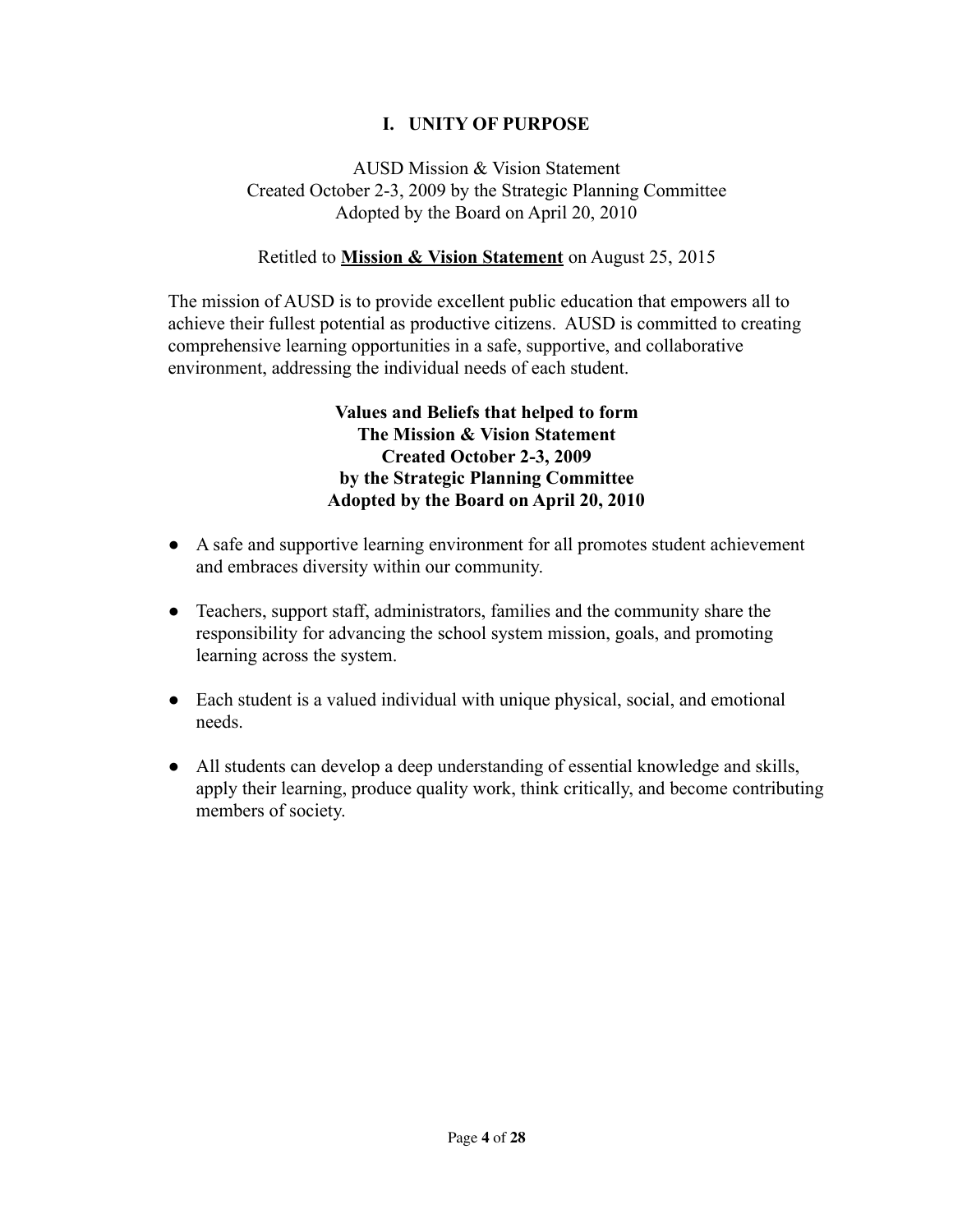

### **Albany Unified School District Strategic Plan Goals**

Created by the Action Planning Teams – October 2009 to January 2010 Adopted by Board of Education on April  $20<sup>th</sup>$ , 2010

*Revised and Retitled to Objectives & Commitments February 9, 2016*

*Objective #1: Assess and Increase Academic Success. Goal: We will provide a comprehensive educational experience with expanded opportunities for engagement, assessment, and academic growth so that all students will achieve their fullest potential.* **Commitments**:

- We will implement the California Standards.
- We will provide academic intervention for students who struggle.
- We will continue to provide English Language Development Programs for students who are identified as English Language Learners.
- We will hold ourselves accountable and determine student success based on multiple measures.
- We will provide academically rigorous Career Technical Education programs that engage students in the practice of skills needed in modern work environments.
- We will provide a broad selection of Advanced Placement and honors courses across all disciplines, encourage students to enroll in these and other challenging classes, and provide support for students who do so.
- We will offer an articulated music instructional program to all 1st—12th grade students.
- We will ensure that all students and staff have access to technology sufficient to support learning and assessment.
- We will provide libraries to students and staff in each school to support learning.
- We will attract, hire, train, support, and retain a highly-qualified and diverse staff.
- We will track the college graduation rates and employment rates of former students.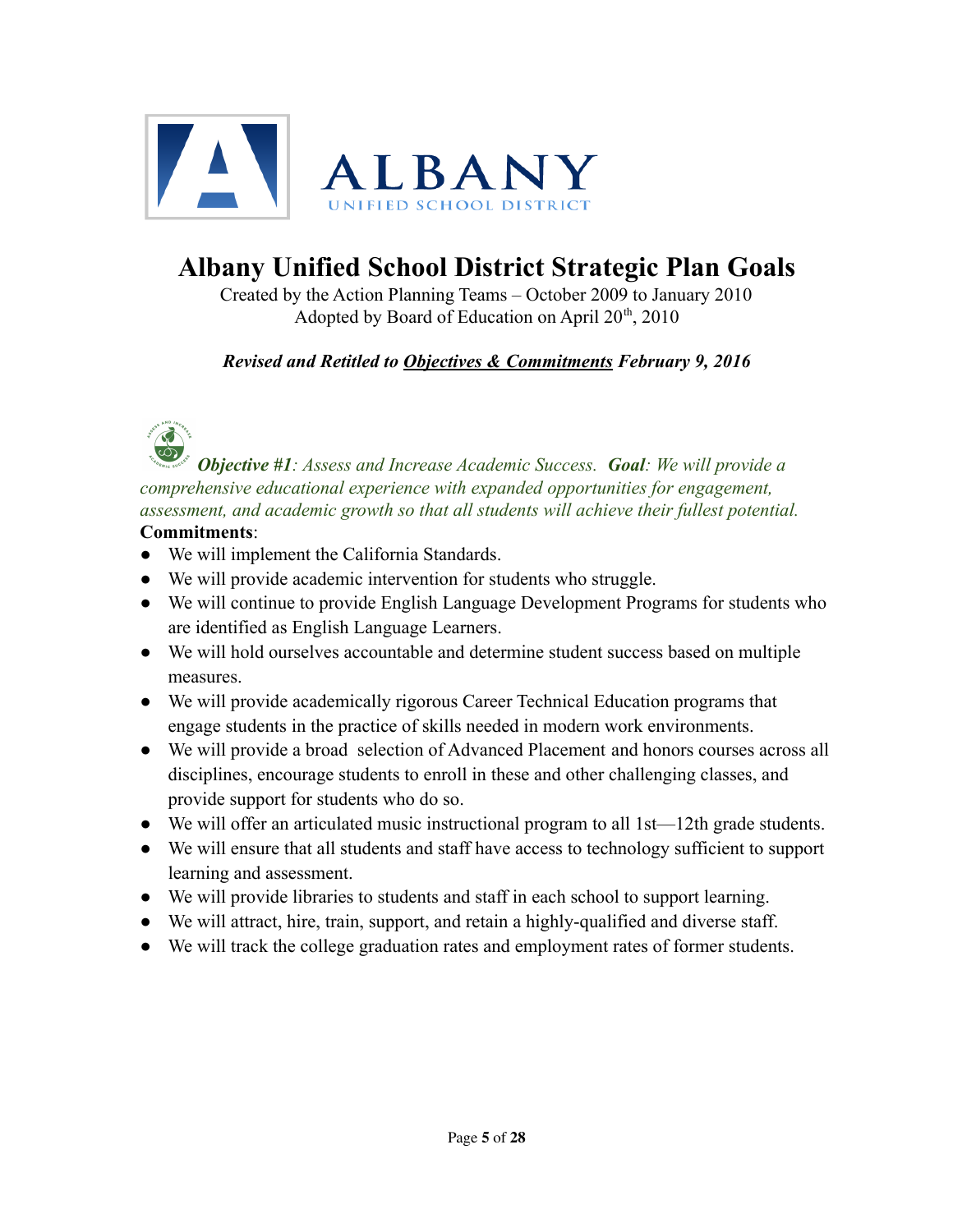### **Cash**

*Objective #2: Support the Whole Child. Goal: We will foster the social and emotional growth of all students, implement an array of strategies to increase student engagement, identify individual socio-emotional and behavioral needs, and apply collaborative appropriate interventions.*

#### **Commitments:**

- We will provide schools that maintain a safe, inclusive, and positive climate.
- We will provide policies and procedures that reflect current research and best practices regarding students' physical and socio-emotional well being.
- We will increase the number of students who have a positive relationship or connection with staff and peers, feel safe, and have expanded opportunities to be involved at school.
- We will provide time for regular collaboration between district staff, families, and other stakeholders to identify students' needs and to develop and implement appropriate interventions.
- We will integrate the teaching and practice of social and emotional skills into our schools and evaluate the effectiveness of any adopted programs or curriculum.
- We will provide a robust attendance reporting and intervention program.
- We will provide academic counseling and intervention to students in grades 6th—12th.
- We will provide a mental health services program.
- We will provide a comprehensive "wrap-around" set of services for students who struggle in school.

### *Objective #3: Communicate and Lead Together. Goal: All stakeholders will collaborate and communicate about decisions that guide the sites and district.*

#### **Commitments**:

- We will establish effective communication among the District, the schools, and the community, and be responsive to the concerns and interests expressed by members of the community.
- We will encourage and support the engagement of parents and community members, and will develop meaningful opportunities at all grade levels for parents/guardians to be involved in district and school activities; advisory, decision-making, and advocacy roles; and activities to support learning at home.
- We will work with city and county agencies and organizations to promote and facilitate coordinated services for children, and will develop partnerships with businesses.
- We will advocate at all levels of government for support for early-childhood education and will explore the availability of grants and other financial support for such programs.
- We will provide highly-qualified clerical support throughout the district.
- We will enhance the leadership capacity at the site, district, and community levels for collaborating on making decisions, communicating, and assessing site and district goals.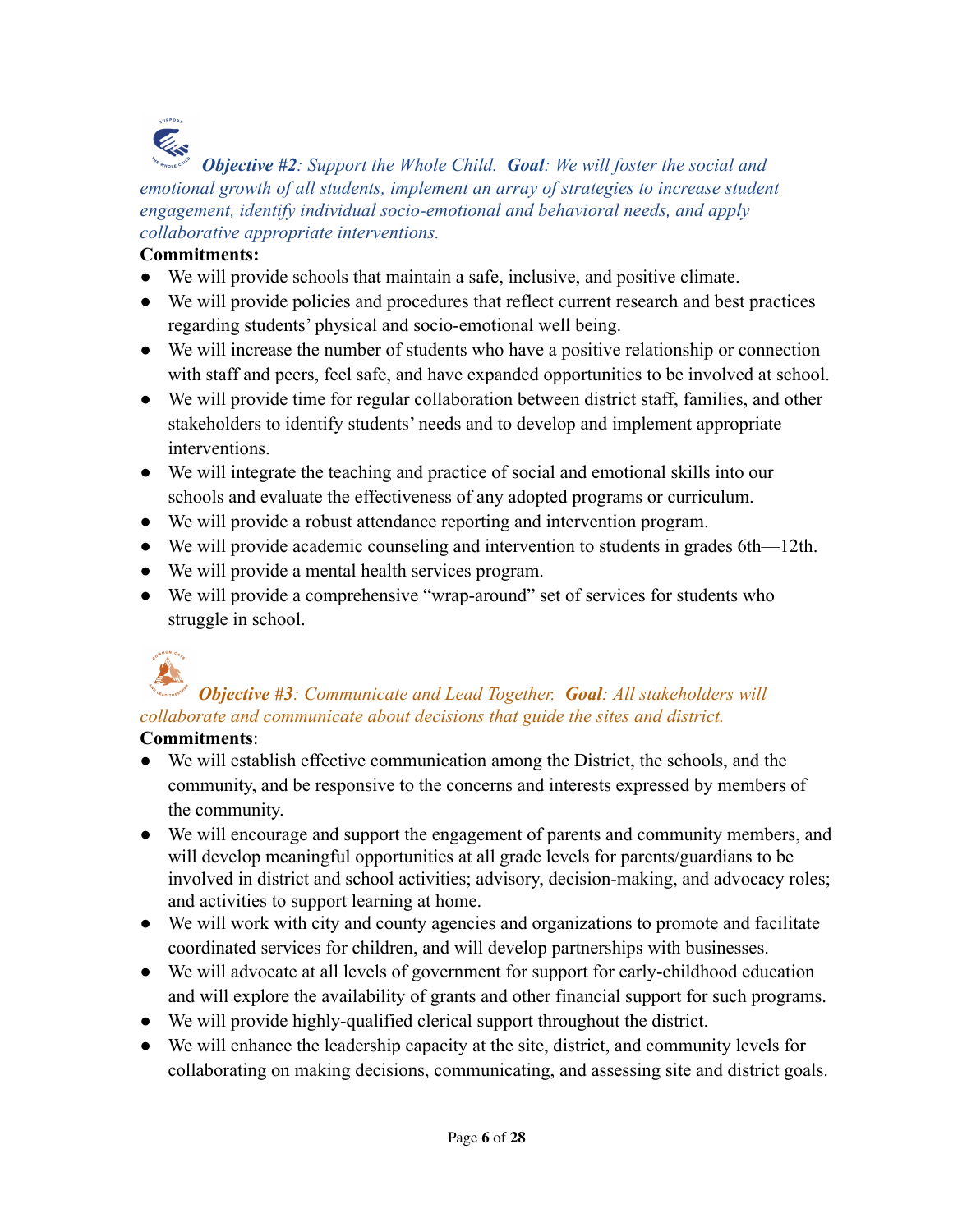#### **II. CSBA EFFECTIVE GOVERNANCE SYSTEM DIAGRAM**

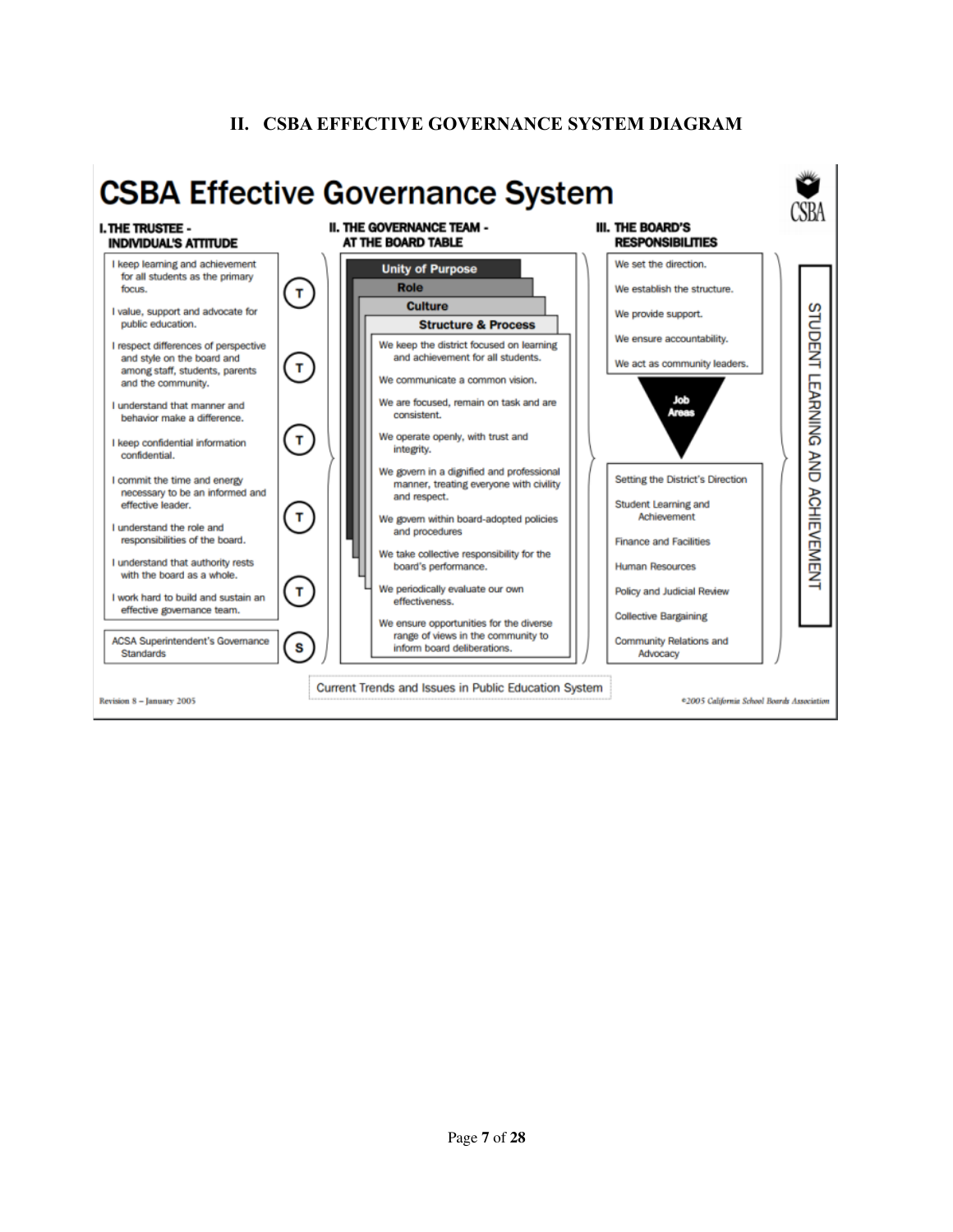#### **III. AGREEMENTS TO FACILITATE GOVERNANCE LEADERSHIP**

#### **Governance Team Norms and Protocols:**

The Board of Education for the Albany Unified School District is entrusted by the community to uphold the Constitutions of California and the United States, to protect the public interest in schools, and to ensure that a high quality of education is provided to each student. The Board and Superintendent must function together as a governance leadership team in order to effectively meet district challenges. Agreed upon behaviors, or norms, and operating procedures, or protocols, support consistent behaviors and actions among team members. The purpose of the governance team agreements is to ensure a positive and productive working relationship among Board members, the Superintendent, district staff, students and the community. The following norms and protocols were developed for and by the members of the governance team, and may be modified over time as needed.

We have reviewed and agreed to the governance team norms and protocols in order to support a positive and productive working relationship among the Albany Unified District Board of Education, staff, students and the community. We shall review and renew these agreements annually.

> Affirmed on this  $31<sup>st</sup>$  day of January 2011 Revised on this  $17<sup>th</sup>$  day of April 2012 Revised on this 8th day of January 2013 Revised on this  $12<sup>th</sup>$  day of February 2013 Revised on this  $12<sup>th</sup>$  day of March 2013 Revised on this  $27<sup>th</sup>$  day of May 2014 Revised on this  $25<sup>th</sup>$  day of August 2015 Revised on this  $5<sup>th</sup>$  day of April 2016 Revised on this  $18<sup>th</sup>$  day of April 2017 Revised on this 10th day of December 2019 Revised on this 16th day of November 2020 Revised on this 2nd day of February 2021 Revised on this 11th day of January 2022

Sara Hinkley, Ph.D., Board President Clementina Durón, Board Vice-President Melissa Boyd, Esq., Trustee Veronica Davidson, Trustee Brian Doss, Trustee Frank Wells, Ed.D., Superintendent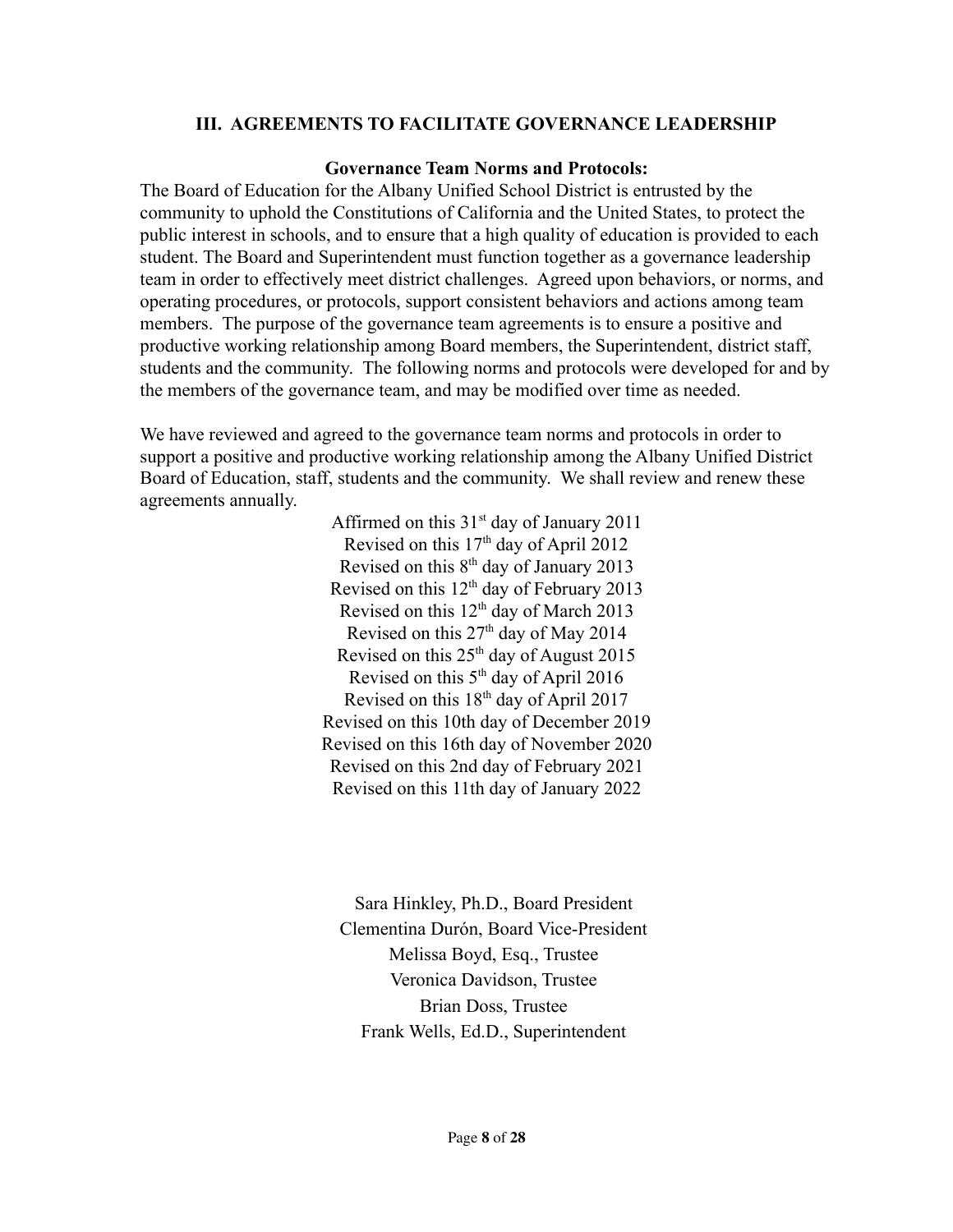#### **Meeting Norms**

*We agree to:*

- 1. Maintain a focus on what is best for our students.
- 2. Ensure a safe environment for all views to be expressed, treating each other, staff, and the public respectfully.
- 3. Endeavor to find common solutions to issues through collaboration without sacrificing one's beliefs in what is best for students.
- 4. Make a commitment to effective deliberation, each one listening and considering with an open mind while others are allowed to express their points of view even if one disagrees.

Meeting Norms will be listed on the first page of meeting agendas and read aloud at each meeting

#### **Governance Norms**

#### *We agree to:*

- 1. Value, support, and advocate for public education, keeping learning and achievement for all students as our primary focus.
- 2. Be an effective team with a common focus on achieving District goals--never a distraction to the District or community.
- 3. Act with dignity, and understand the implications of demeanor and behavior.
- 4. Recognize and respect differences of perspective and style on the Board and among staff, students, families, and the community.
- 5. Participate in professional development and commit the time and energy necessary to be informed and effective leaders.
- 6. Understand the distinctions between Board and staff roles and refrain from stepping out of our role.
- 7. Partner with staff for positive change.
- 8. Accept that authority rests with the Board as a whole and not with individuals.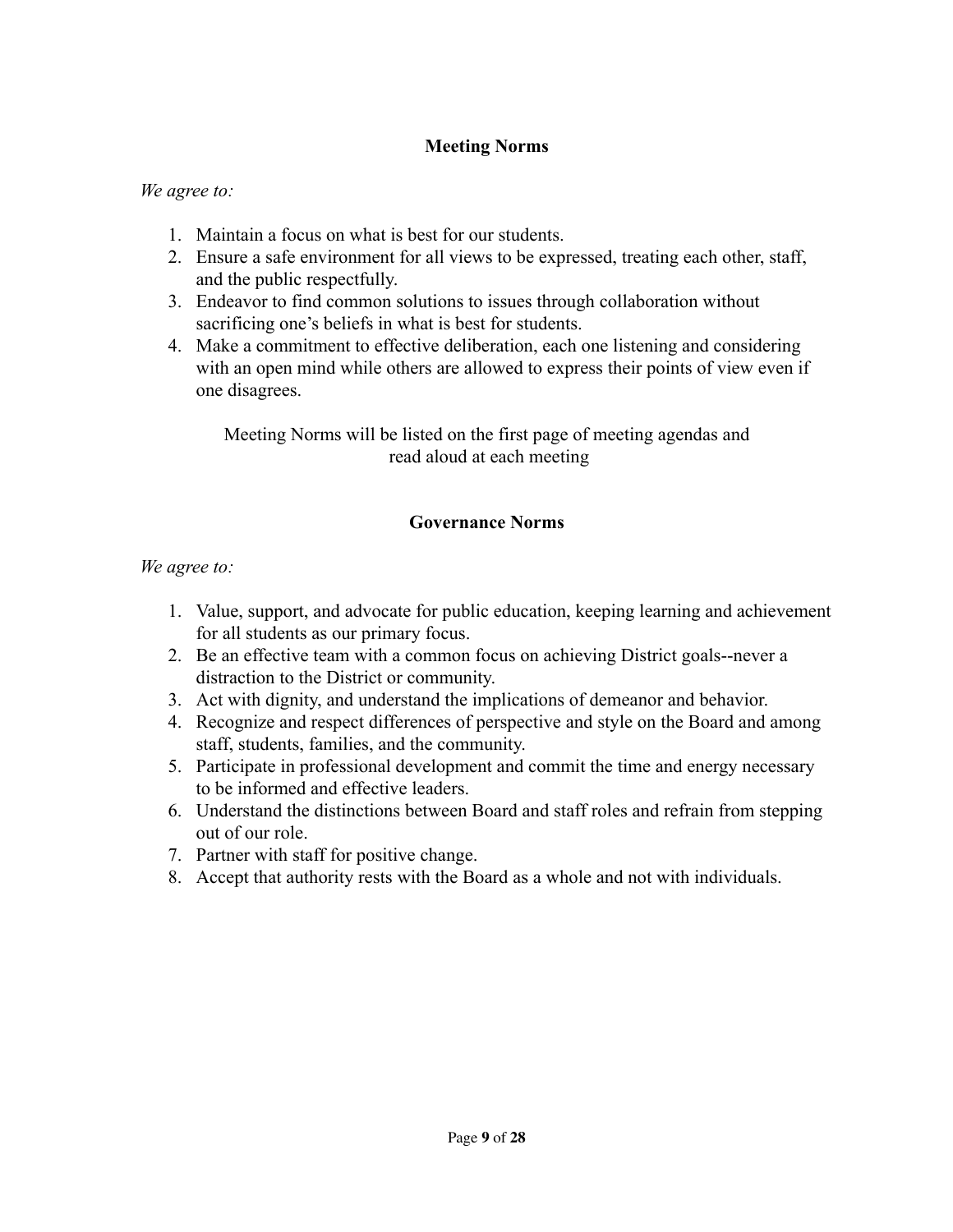#### **Protocols to Support Effective Governance**

#### **1) Issue: Orienting a New Board Member**

**Principles:** A new member of the Board will need to invest time in training and understanding the job in order to be effective. Recent or more experienced Board members should mentor and support new members so that the entire Board can be efficient and effective.

#### **Protocol**s**:**

- The president of the Board and the Superintendent should provide the resources and guidance and provide the new member with opportunities for training as soon as possible. The CSBA's workshops for new Board members are one such opportunity.
- The president of the Board should welcome the new member, provide that member with the article, "What New Board Members Need to Learn in Their First 100 Days" [http://www.csba.org/en/NewsAndMedia/Publications/CASchoolsMagazine/2012/Spring/](http://www.csba.org/en/NewsAndMedia/Publications/CASchoolsMagazine/2012/Spring/InThisIssue/QAGovern_Spring2012.aspx) [InThisIssue/QAGovern\\_Spring2012.aspx](http://www.csba.org/en/NewsAndMedia/Publications/CASchoolsMagazine/2012/Spring/InThisIssue/QAGovern_Spring2012.aspx) **(see Appendix A)** as well as the most recent copy of the Board's **Governance Handbook.** Then the president should explain that any questions that arise from reading the articles and handbook can be answered by him or herself or the new Board member's assigned mentor.
- The president and vice-president should ask an experienced current or recent Board member to serve as a mentor for the new member and the mentor should meet/talk regularly with the new member to answer any questions and provide any support necessary.
- The Superintendent will meet with each new Board member individually to answer any questions and familiarize him/her with district operations.
- Each seated Board member will arrange a time to have an informal meeting with each new Board member as soon as possible after the swearing in ceremony.
- While ethics training is not legally required for school board members in California at present, the Board recommends all Board members familiarize themselves with the National School Board Association's Code of Ethics and be continually thinking about one's actions and decisions as a Board member by considering what is legal, what is ethical, and what is fair. We also highly recommend reading the brief by the NSBA entitled "Doing the Right Thing," which lists their Code of Ethics **(see Appendix B).**
- Ethics training, which is encouraged but not required, can be accessed at the following website - [http://oag.ca.gov/ethics.](http://oag.ca.gov/ethics)

#### **2) Issue: Bringing Up New Ideas or Agenda Items**

**Principles:** Board members and the public have the opportunity to bring up new ideas or subjects of interest for future Board meeting agendas and must understand the process in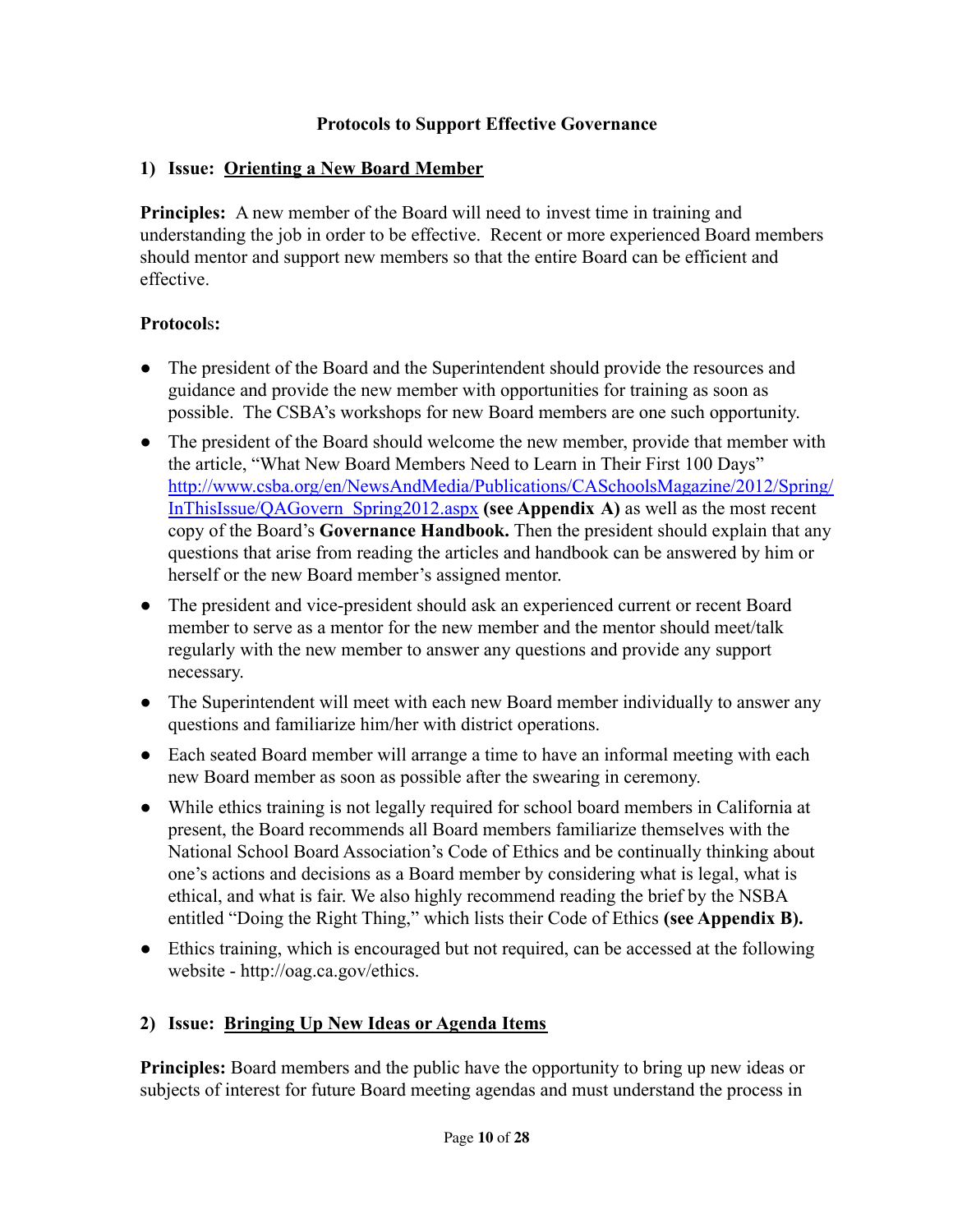order to do so. Creating a clearly defined process develops consistency, maintains trust, and provides a process to think through issues.

The Board has an obligation to focus staff time and energy, as well as other district resources, on achieving the agreed-upon district vision, goals, and objectives. While the district recognizes the right of individuals to place items on Board agendas, the following protocols have been developed to review all requests and handle them in the most appropriate and effective manner.

- Any individual can request a topic or issue be placed on a future Board agenda at a regular Board meeting, in writing, or by email. It is helpful, but not necessary, to describe how the item fits into the District's vision, goals, and objectives. In addition, Board members may also request a future agenda item at a regular Board meeting during "Agenda Items/Matters Introduced by the Board". No motion or second is necessary to start the agendizing process.
- The District shall have an Agenda Committee, consisting of the Board President or their designee, a second Board member, and the Superintendent.
- New issues necessarily displace other business. As part of the public meeting, periodically trustees will rank items in the Issues Bin. The Agenda Committee will make an effort to follow priority rankings, but because of the changing availability of staff and when information pertaining to the item becomes available, it is understood that issues will be scheduled when possible.
- The Agenda Committee makes decisions about what items should be scheduled into a meeting and how items not recommended to be scheduled are handled. The Agenda Committee will consider each request and recommend how it could be addressed most effectively and expeditiously. The recommendation may be to place the item on a future agenda, to integrate it with another item that is similar or related that is already scheduled, to forward it to the district administration for a response, or to refer the item to a standing committee, task force, and/or school committees, or to cause a written report to be submitted to the Board, or to initiate other administrative remedies. The Board is committed to using all resources available to resolve issues and queries.
- The Superintendent will communicate any alternative recommendation to the requesting party within 14 days of the request. If the requesting party still desires the item be heard at a Board meeting, the Agenda Committee will schedule it for a future meeting. The amount of time allotted, the position on the agenda, whether or not it is an action item, the meeting date assigned, and whether it will be integrated into a planned staff presentation will be at the discretion of the Committee. All new ideas or agenda item topics will also be weighed against their effect on staff's ability to accomplish the district vision and goals (strategic plan) when determining the amount of time allocated and the meeting date assigned. Nothing in this protocol shall require agendizing of an item that has already been agendized and heard by the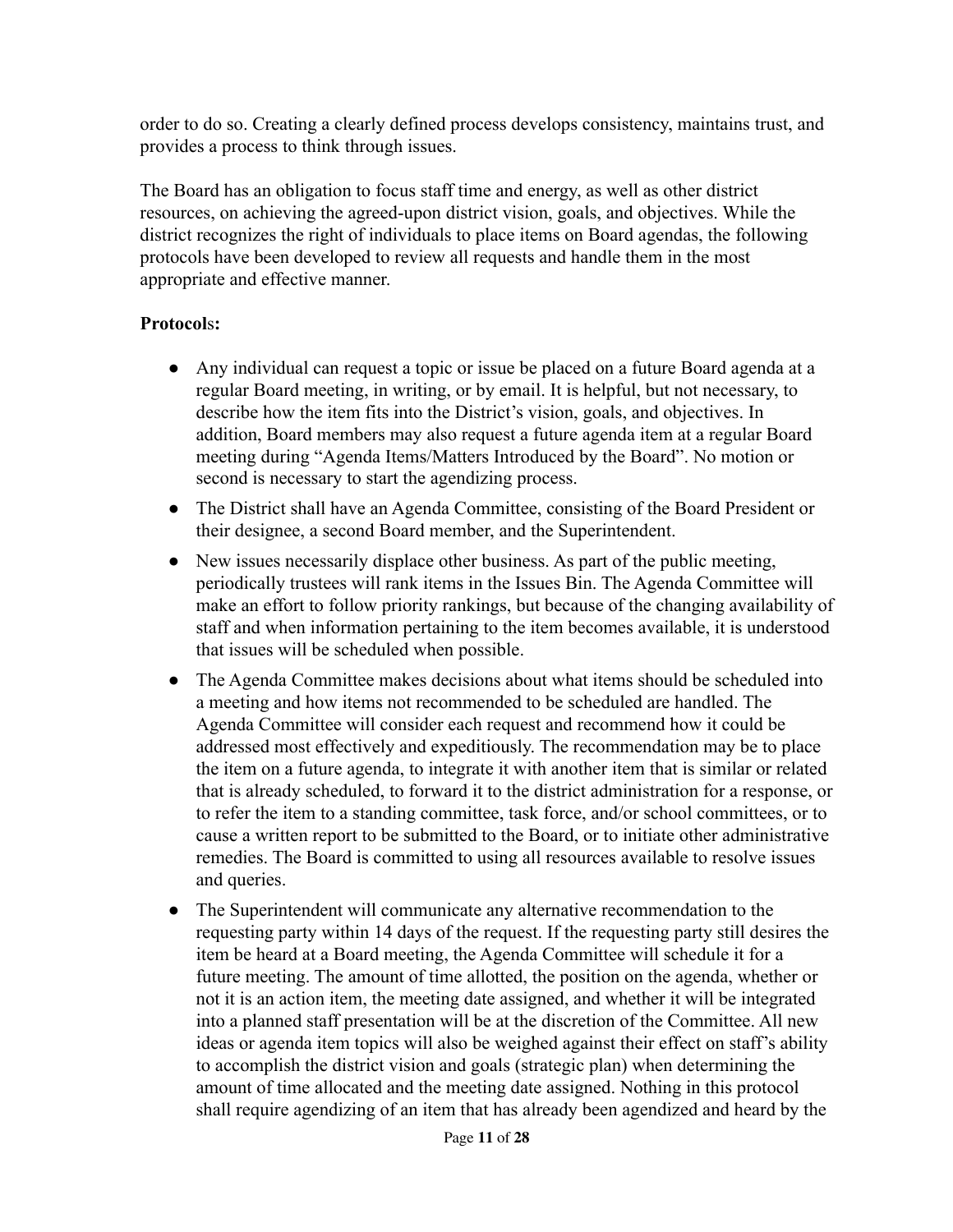Board.

- The Superintendent or his/her designee will communicate to the requesting party how and when the agenda item will be scheduled for the Board.
- The highest priority of the Agenda Committee will be to update the Board and obtain decisions on necessary items. When possible, and if this priority can still be met, the Agenda Committee will attempt to schedule no more than one Staff Report per regular meeting.
- To the extent possible, items will be scheduled onto the agenda to allow items of interest to the following groups to be heard first:
	- Students
	- Parents
	- Teachers/Principals
	- Contractors

#### **3) Issue: Agenda Questions Asked Before a Board Meeting**

**Principles:** Staff members' time and expertise should be treated with respect by Board members. Prior to a public Board meeting, if a Board member has questions of clarification or requests for more information about an agenda item, the Board member should let the staff member know ahead of time so as not to surprise them and to allow them to prepare their response for the public meeting.

#### **Protocols:**

- A Board member should read all the information in the agenda packet of a meeting ahead of time.
- If the Board member has questions of clarification or requests for information, the member should first email the question to the Superintendent, copying the President, so that the Superintendent can channel the information to the appropriate staff member.
- The Superintendent should then share the requested information with all Board members.
- To avoid potential violations of the Brown Act, the staff member providing the information should repeat the question only if necessary for context, and if so, should paraphrase the question so that the source is not evident. In addition, any comments from the Board member should be edited out and not included with the response.

#### **4) Issue: Purpose of the Consent Calendar**

**Principles:** Board members should keep in mind that the purpose of the consent calendar is to expedite the handling of routine business.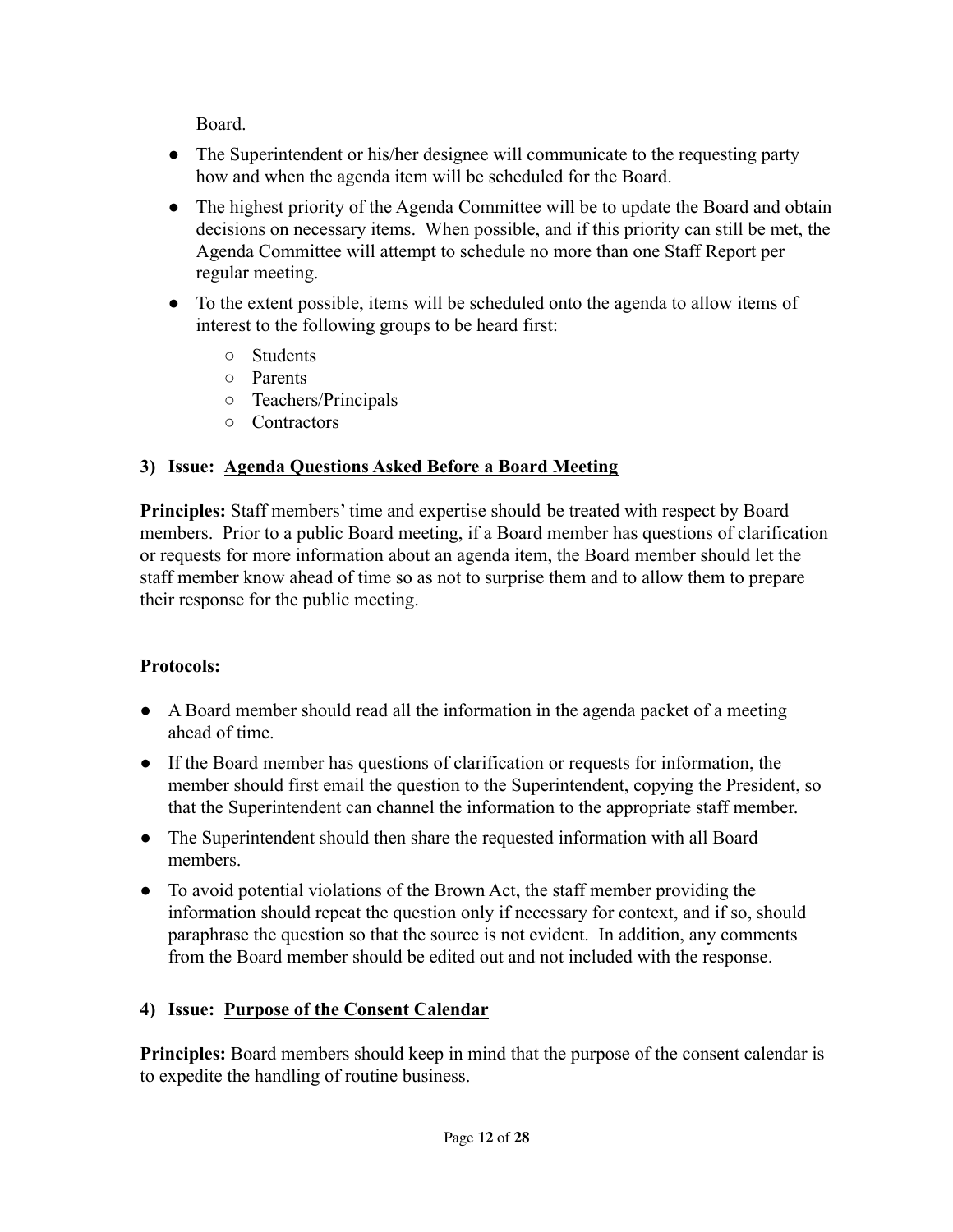#### **Protocols:**

- Board members should not discuss or pull any items unless it is very important to do so.
- Questions on the consent calendar, once asked and answered in advance of a Board meeting, should not be asked again at the meeting unless the Board member feels there is information that is important for the public to know, or unless the member wants a separate vote on the item. In the latter case, the member should ask that the item be pulled from the consent calendar.
- Only re-occurring and standard contracts should be placed on the consent calendar. Unique and first-time contracts should be listed as action items.
- Consent calendar items should be routine and non-controversial.

#### **5) Issue: Using Board Meetings as Strategic Leadership Tools**

**Principles:** Board meetings are opportunities to strategically move the district forward, and to communicate direction, district priorities, and progress to the community. When the public understands the process and the thinking behind Board decisions, there is generally more community support for the decision.

#### **Protocols:**

- When possible, Board members and the Superintendent will regularly link Board meeting agenda items and discussions to the district vision, goals, and strategic plan.
- Board members will ask clarifying questions about agenda items in order to demonstrate and make as clear and transparent as possible the dialogue leading up to decisions made by the Board.
- At the end of each discussion, the president will sum up the points of view and any consensus reached and ask the members to confirm whether the summary is accurate.
- When a Board member makes a motion, if necessary the president will clarify the meaning of a yes or no vote on the motion. After a vote, the president will clarify for staff and the public the meaning of the vote. This clarification will be memorialized in the minutes along with the numbers of ayes, nays, and abstentions.

#### **6) Issue: Use of Abstentions**

**Principles:** The public has the right to know how a Board member stands on any issue that comes to a vote. Abstentions should not be used to avoid making a hard choice or taking a definite stand. However, Student Board Members may abstain at will from any vote.

#### **Protocols:**

• When called on to vote, each member will vote aye or nay unless the member has a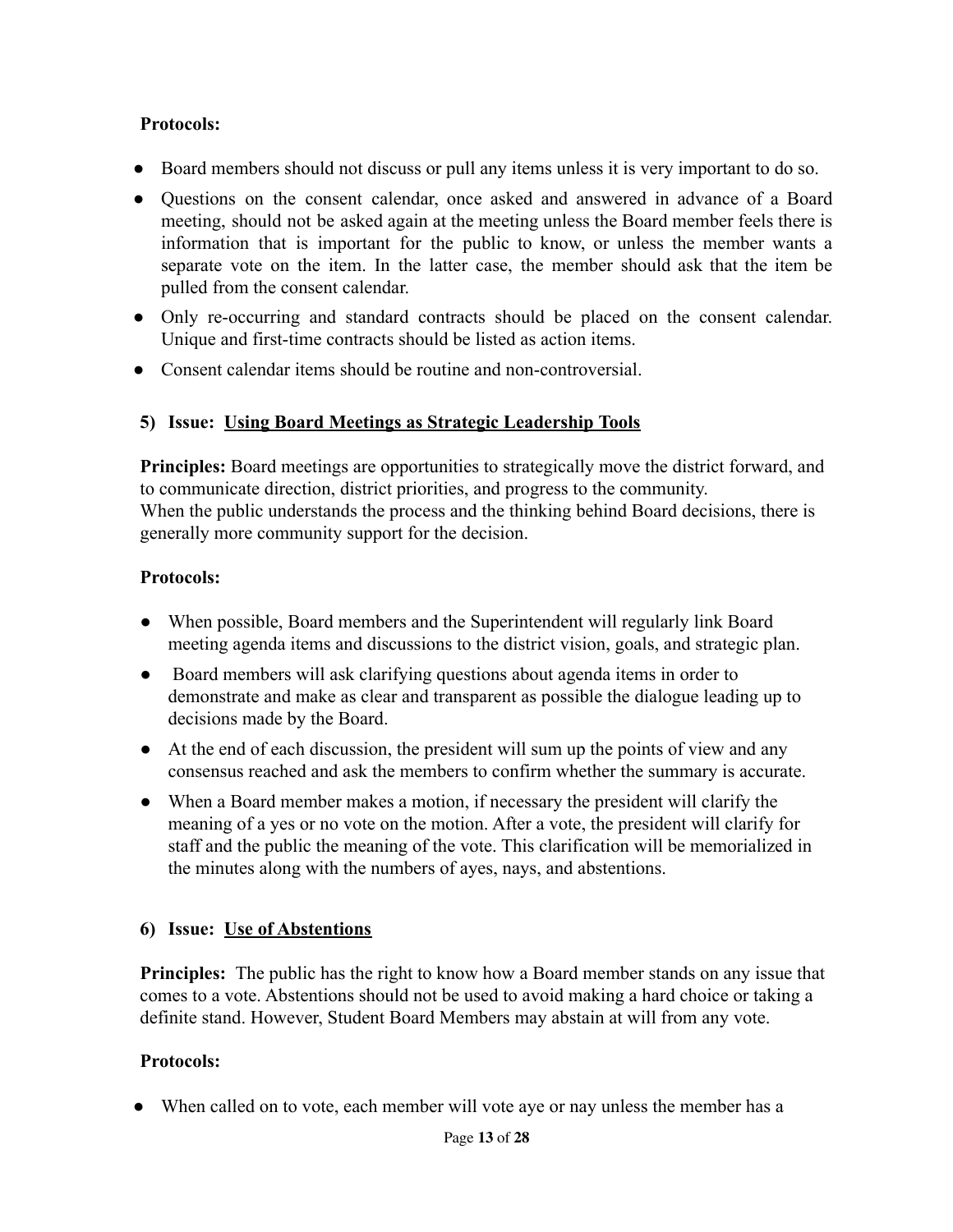financial conflict of interest, as defined by Board policy and Ed code. Student Board Members may abstain as they deem appropriate.

- If a member feels that there is insufficient information to vote on a motion, that member should move that the motion be tabled for lack of information and placed on a later agenda. If the motion does not pass, the member may abstain from a vote.
- Regardless of whether the Board votes to table the item for later consideration or decides to continue with the vote in the current meeting, the Board member's objection that there was insufficient information on the item will be memorialized in the minutes.

#### **7) Issue: Timing of Board Meetings**

**Principles:** The Board and the public should understand the relative importance of a meeting agenda item and know when to anticipate the discussion of an item of interest.

#### **Protocols:**

- Each item on the meeting agenda will include the time for discussion and the amount of time reserved for that item.
- The Board president or designee will keep track of the time and if it appears that any item may take substantially more than the time allotted for it, the president may ask the Board to indicate by the showing of hands whether they want to continue discussion of the item and, if so, by how long.

#### **8) Issue: Minimizing Environmental Impact**

#### **Principles:**

The Board desires to minimize the environmental impact of the printing of Board agendas and ancillary materials.

#### **Protocols:**

- The district will distribute all Board-meeting-related materials electronically rather than on paper to the degree practicable and allowed by law.
- If a Board member cannot read electronic copies of the Board agenda for any reason, the member, the Superintendent, and the Board President shall reach a mutually-agreeable accommodation for that member.

#### **9) Issue: Board Electronic Communications**

**Principles:** Board members often receive inquiries and requests for action by email or on social media. To make sure responses are consistent and to avoid violations of the Brown Act, it is normally the President who responds to such emails addressed to the Board.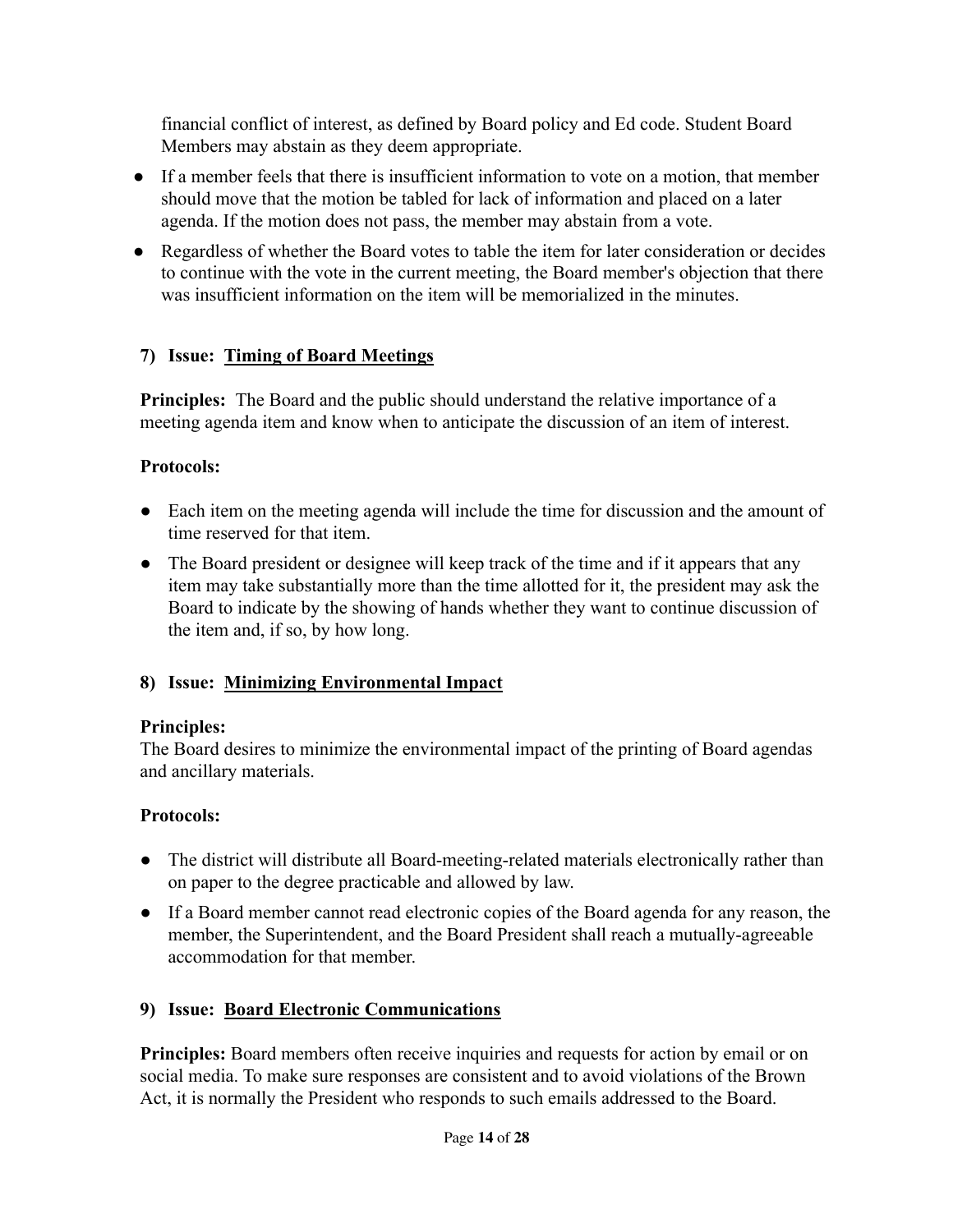Members should be aware that access to district records is a fundamental public right, and electronic correspondence in general is part of the public record.

Nothing in this Issue or this Handbook should be perceived as restricting a Board member's right to have conversations with community members.

Wherever any of the following protocols indicate that the President should be copied or included in an email, a Board member should disregard that instruction if by doing so a Brown Act violation might result.

- When responding to a correspondent, the Board member must always be careful to distinguish among factual information, personal opinions, and positions or policies that have been discussed and adopted by the Board.
- When a Board member receives a request for action not addressed to other Board members, the member should ask permission to forward the request to the President and the Superintendent. If permission is not given, the member shall handle the concern as described in Issue: Handling concerns/complaints from the public and staff.
- When a Board member receives a simple inquiry not addressed to the Superintendent or other Board members, the member should first determine whether it would be important or useful for other Board members to be aware of the inquiry. If not, and if the member has the information sought, the member may respond to the inquiry. If the member does not have the answer, or feels that the Superintendent and President should know of the inquiry, the member should respond to the correspondent to ask whether it's OK to forward the inquiry to the President and Superintendent; then do so, if permitted by the correspondent.
- Emails addressed to the entire Board or to multiple Board members shall be responded to by the Board President or by a member designated by the President. *Any individual board member may also respond if they choose to, but he/she must avoid using "reply-all" or otherwise creating a Brown Act violation.* If the President was not included in the original address list, any recipient of the email should forward the email to the President and Superintendent. The Superintendent might also wish to respond.The Superintendent and President will copy each other on all correspondence that is in response to emails from the public.
- If a Board member becomes aware of issues of concern to members of the community, the Board member should request to talk to the Superintendent and President or should send the Superintendent and President an email describing the issue.
- Board members' electronic correspondence should be sent to and from the district email addresses, not personal email addresses. If a board member receives an email at a personal address, the member may invite the sender to communicate using the district-provided address. In any case, any response shall be from the district address.
- Board members should be aware that all electronic correspondence—including email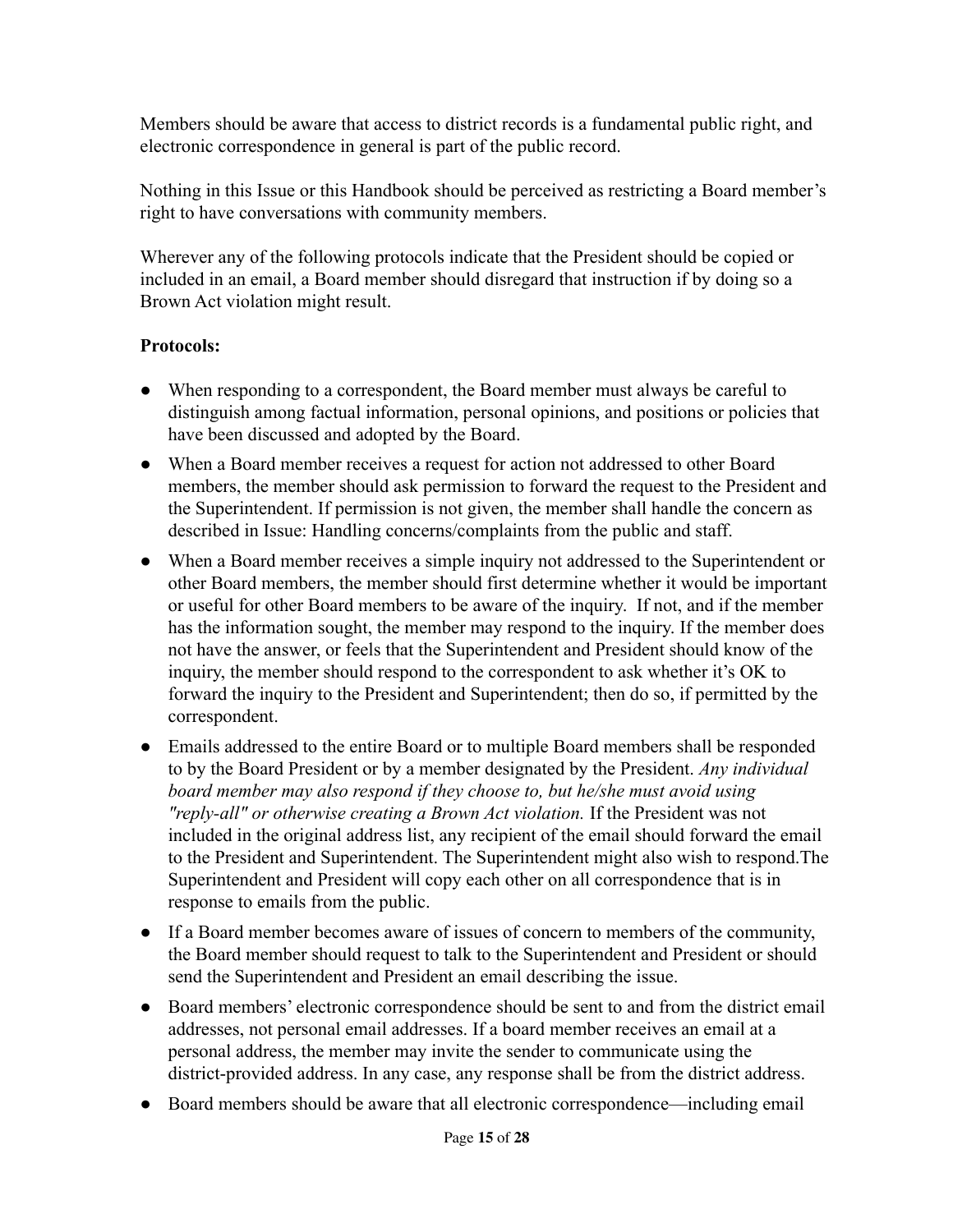and social media—can be reprinted and distributed to the public. Responses should be consistent with other issues covered in the Board Governance Handbook, specifically including protocols under "Spokesperson for the Governing Team, Board, District", "Board Members' Role in Public", and "Handling Concerns/Complaints from the Public and Staff."

- Conversations on social media are a violation of the Brown Act if more than two Board members participate.
- Board members should avoid sending emails to a quorum of the board. When in doubt, send messages to the Superintendent for possible distribution.
- Avoid "reply all."
- Emails are part of the public record and all District email correspondence is backed up on a server. Board members should be aware that deleting an email from their email account does not remove it from the server or prevent it from being recovered from the server and disclosed in event of legal proceedings.

#### **10)Issue: Spokesperson for the Governing Team, Board, District**

**Principles:** It is important for the Board and staff to have a consistent, clear message on issues.

- Board members should refer all members of the press to the Superintendent for comment.
- Should a Board member choose to comment in response to a question from the press or public, the Board member will preface the comment with "I am speaking as an individual and not for the Board of Education. My comments are mine alone and do not necessarily reflect those of other Board members or the Albany Unified School District." If the Board of Education has made a decision or approved a policy, a Board member may state what the Board of Education's position is.
- The Superintendent will communicate with members of the Board when issues occur that may entail media interest to explain what is happening and what the Superintendent's response/message to the community is.
- The Superintendent will communicate with the Board members if it is necessary or appropriate to have a spokesperson for the Board on an issue. In addition, the Superintendent and designated spokesperson for the Board will confer on appropriate talking points.
- If asked to comment on a matter of policy about which the Board has not yet reached a consensus or held a vote, the Superintendent will state only that the matter has not yet been decided by the Board.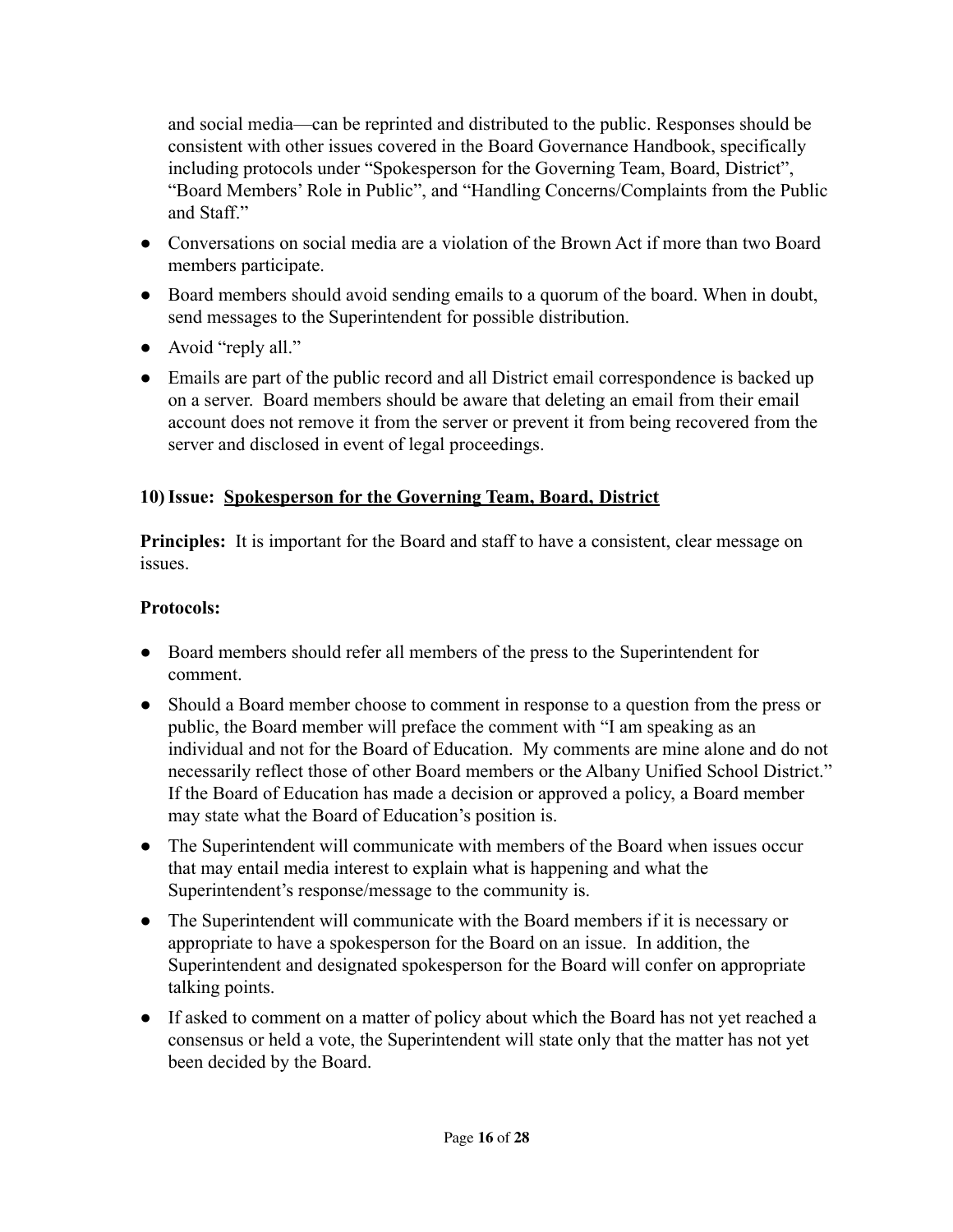#### **11) Issue: Board Members' Roles in Public**

**Principles:** Trustees are a resource to the community about pending decisions, issues, and new programs. The final authority rests with the Board as a whole, not individual Board members.

#### **Protocols:**

- As new programs and issues are introduced, the Superintendent will prepare talking points for Board members covering the scope of the issue or program.
- The Board and Superintendent will link, when possible, the program and issue to the vision, goals, and strategic plan of the district.
- When a Board member is approached by a community member about a pending decision, issue, or new program, the Board member will provide objective information.
- The Board member will remind the public that the role of the Board and the individual Board members is to make decisions that benefit ALL students and the community.
- The Board member will remind the public that deliberation leading to decision making will take place at open, public Board meetings.
- When the Board has reached a consensus or voted on an issue, any Board member who disagrees with the majority decision will nevertheless work in concert with the majority to implement the decision.
- If asked about the decision of the Board, the Board member should make an effort to convey the Board decision and explain the reasoning of the majority.

#### **12)Issue: Acting As a Board Member With a Close Relative In The District**

**Principles:** Board members who have children, grandchildren, or other close relatives enrolled in the district should articulate how their relative's experience in the schools may affect their opinions and judgment with regard to Board decisions. Board members' experience as relatives of students in the district can be helpful in informing the Board as they create policy and make decisions.

- Board members should identify, in open session, any agenda items being discussed and voted upon that may impact the education of their relative(s).
- While Board members have the right to request that their relative's privacy be respected, it is acceptable for other Board members or members of the public to ask a Board member's opinion from a relative's perspective on agenda issues being discussed.
- A Board member should be allowed to recuse him or herself from participation in a vote where his or her relative is directly affected by the issue.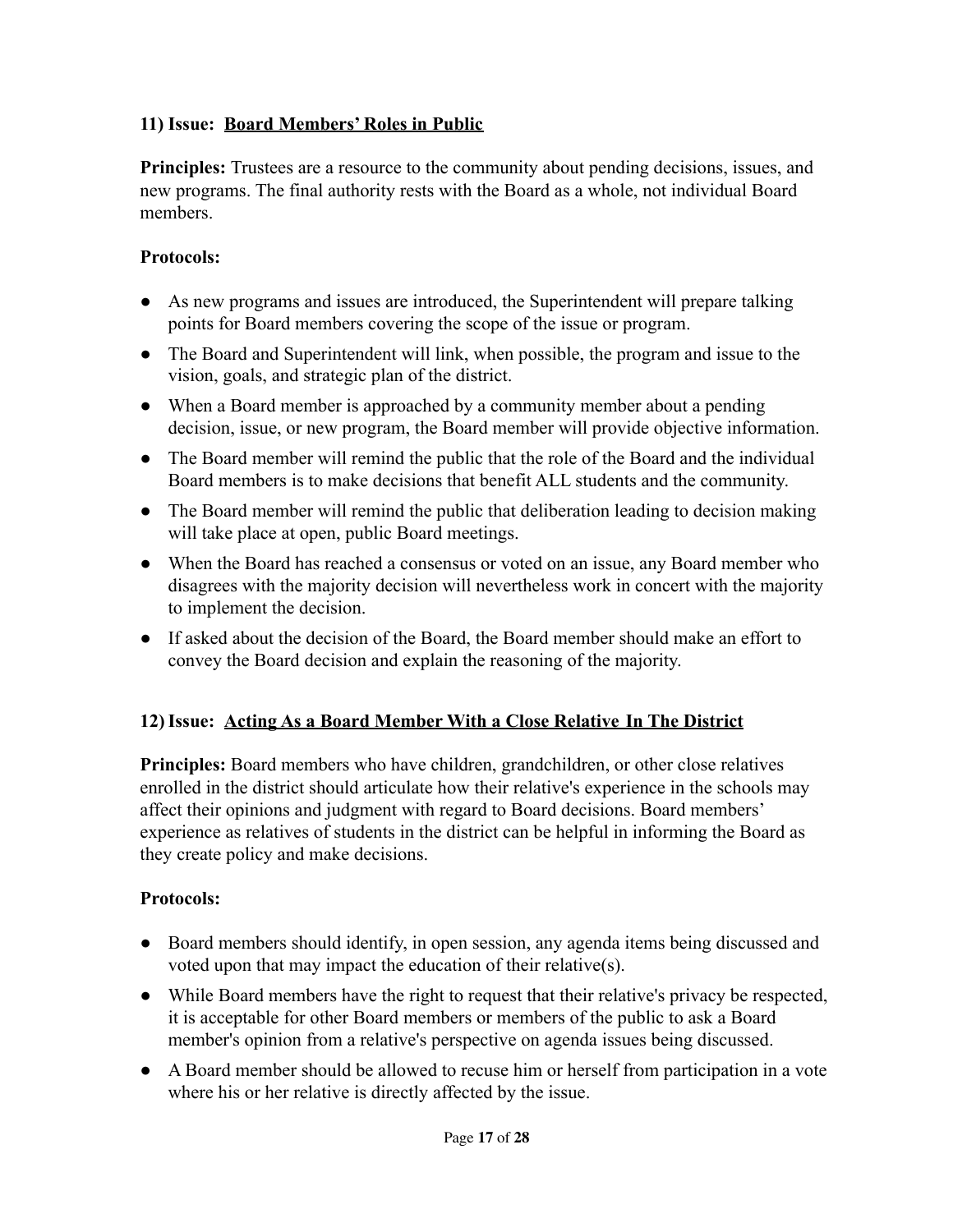#### **13)Issue: Board Members' Participation in Meetings and Other Activities at School Sites**

Principles: The Board protects the right of a parent-board member to participate fully in their children's education, including volunteering in the classroom, being a PTA member, chaperoning field trips, etc. The activities of an involved and supportive parent are available and encouraged for parent-trustees.

Board members are also encouraged to attend meetings at schools such as PTA meetings in their outreach to the community and to better understand what is going on in the schools. Board members may also want, and are encouraged to volunteer to help with school activities to serve the community and learn more about the schools.

- Annually, at the beginning of the school year, and as needed following Board elections, each Board member will adopt one or more schools in the District, so that every school has such a Board liaison assigned. Board members are encouraged to attend PTA and site council meetings, and other meetings as may be appropriate, at their adopted schools.
- At meetings where discussions about school issues occur, a board member who is present as a Board liaison and not as a member of the organization should primarily be listening to the discussion and learning what community members think. However, when the Board member can provide information about the Board or the District that can inform the discussion, the Board member should do so.
- If a Board member is asked to give an opinion or chooses to give an opinion, s/he should make clear that s/he is speaking as an individual community member, not on behalf of the Board.
- A Board member should explain and clarify decisions the Board has made if asked to, or if relevant to the discussion.
- A Board member who is attending a meeting as a participant rather than as a Board member—for example, a PTA meeting at a school where the Board member has a child—the Board member may participate fully, including voting. However, whenever speaking at such a meeting, the Board member must make it clear whether they are speaking as an individual or as a Board member. Because both situations can occur during the course of a single meeting, the Board member should make this clarification each time they speak.
- A Board member may participate as a volunteer in school activities and may participate in normal conversations as part of the activity. However, when a community member or staff member raises an issue that comes under the purview of the Board, the Board member must make it clear whether they are speaking as an individual or as a Board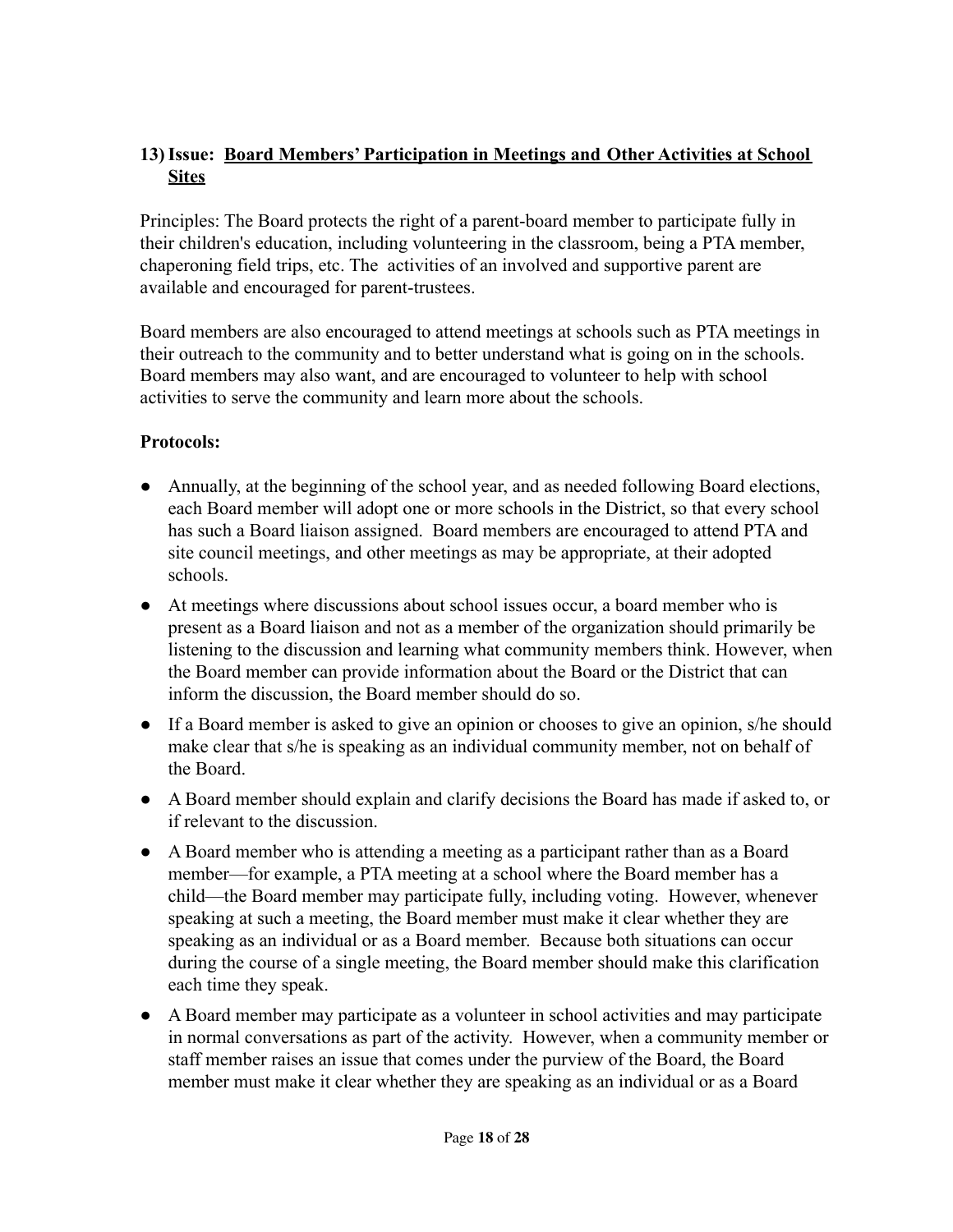member. See also *Issue: Handling Concerns/Complaints From the Public and Staff*.

#### **14)Issue: Handling Concerns/Complaints From The Public And Staff:** *(Uniform Complaint Policy Required)*

**Principles:** Board members should be responsive to the community and be good listeners. It's important for members of the governance team to be consistent in their responses to staff and the community.

Board members need to stay within their function and not attempt to personally "fix" the problem. There are staff members whose job it is to remedy or deal with student and staff situations. Students and staff members have due process and confidentiality rights that cannot be violated.

Keep in mind that the School Board is potentially the "Court of Last Resort" and members who have been too involved early in a situation may not be able to participate in a final hearing.

- When someone expresses a complaint or concern in private to a member of the Board, the member should listen politely and ask clarifying questions as appropriate, remembering that the member of the Board is hearing only one side of the story.
- Then, depending on the severity and nature of the complaint, the member should either refer the individual to the appropriate staff member, such as a teacher or principal, or ask for permission to share the complaint with the Superintendent.
- If no permission is given, the member should suggest that the individual talk with the Superintendent and not share the information. If permission is given, the member should communicate with the Superintendent the conversation s/he had with the individual.
- The Member should make sure the complainant understands the appropriate order of whom to contact (teacher, then principal, then district staff) and is aware of any formal forms or policies that might assist them (e.g., the uniform complaint form on the website).
- The Member should clarify that one Board member has no individual authority to fix a problem.
- As a representative of the public, it is important that the Board member invite the person with the complaint to get back to him/her if the issue is not resolved.
- If through conversation a Board member becomes aware of issues of concern to members of the community or staff, the Board member should request to talk to the Superintendent and President or should send the Superintendent and President an email describing the issue. Unless the individuals who raised the issue have given their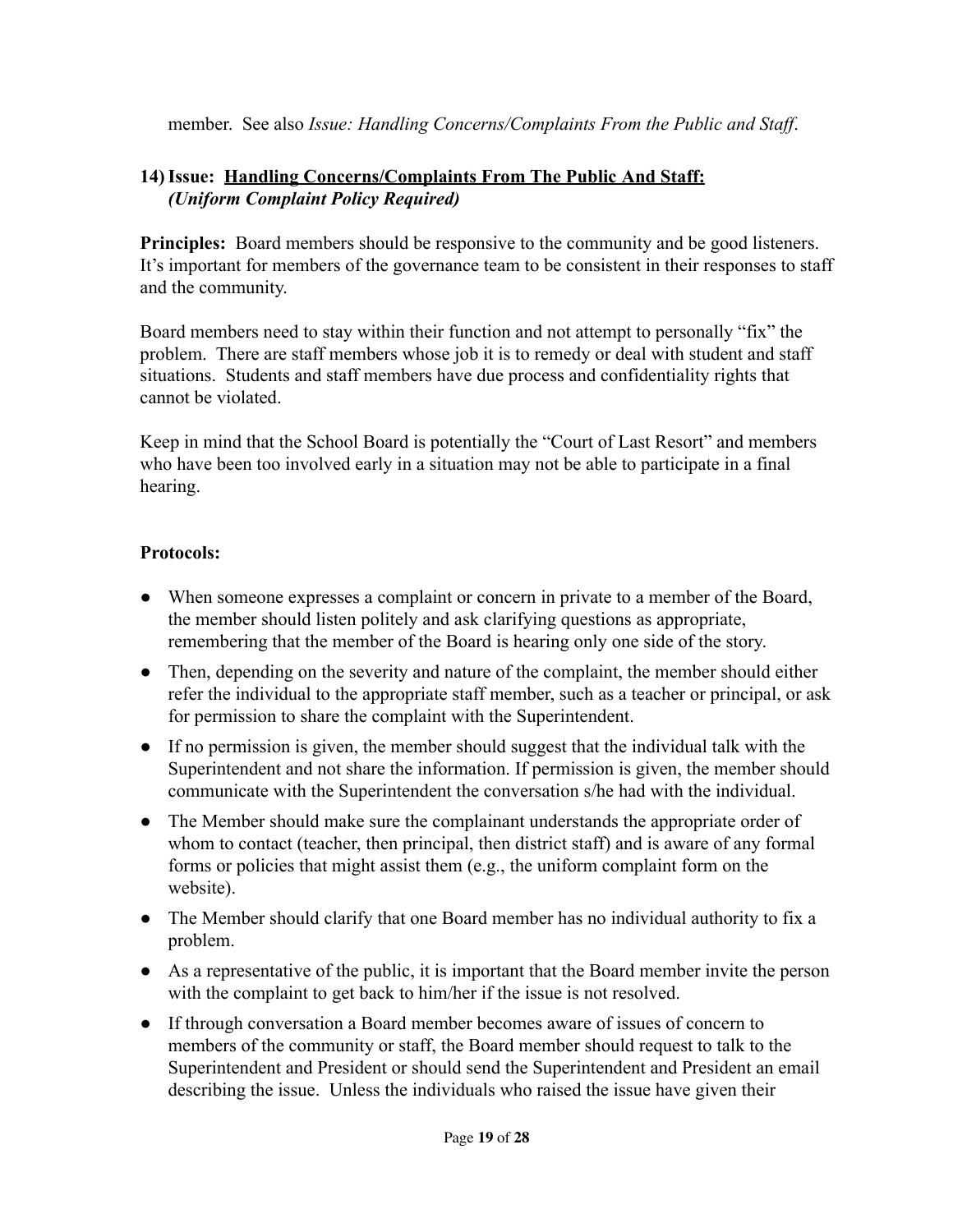permission to do so, the Board member should not include their names when reporting the conversation to the Superintendent and President.

#### **15)Issue: Requests for Information**

**Principles:** Board Members should be sensitive to the workload of the staff and as to whether their requests are necessary for effective decision making and to further the goals of the district. Staff should communicate effectively with Board members to clarify the urgency and nature of the Board member's request.

#### **Protocols:**

- Board members will be mindful of the workload of staff and will self-monitor requests to ensure that one member's request will not divert an inappropriate amount of time from staff efforts to achieve district goals.
- Board members should always direct requests to the Superintendent and ask other staff members for information only if directed to do so by the Superintendent.
- If the Superintendent feels a request is unreasonable or too time consuming, the Superintendent should bring the issue up with the president.
- The president should talk with the Board member to resolve the issue.
- If no resolution can be found (or if the person making the request is the president), then the Board member should request that the question be agendized using the procedure described in Issue #2, Bringing Up New Ideas or Agenda Items, in this handbook.
- If the majority of the Board agrees that staff should take the time necessary to answer the question, they can direct the Superintendent to do so.
- Answers to information requests will be distributed to all trustees.
- When Board members request information that is not readily available, the Superintendent and/or staff will provide a time frame for when to expect an answer.

#### **16)Issue: A District Wide Emergency**

**Principles:** Board Members should be informed and kept updated about the state of emergency by the Superintendent or designee as soon as possible.

#### **Protocol:**

• The Superintendent or designee will inform the president of the Board as soon as possible as to the nature of the emergency and will keep the Board president updated with regard to actions leading to resolution of the emergency. The Board president or designee is responsible for relaying information to all other Board members.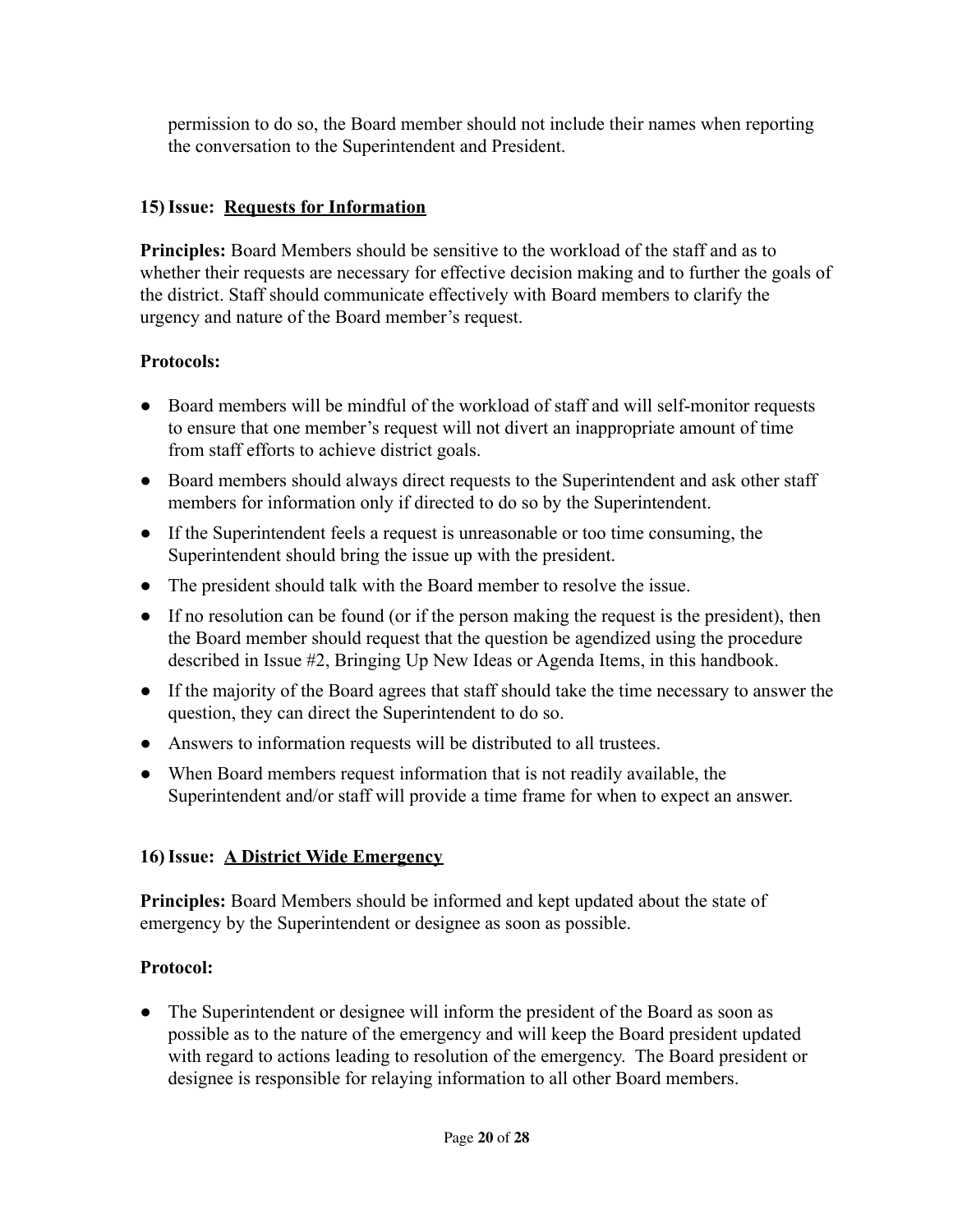#### **17)Issue: District Goals**

**Principles:** The Board provides leadership, sets direction, and instills unity of purpose by reviewing and revising the District's mission and vision statements and by continuously updating District priorities and goals. Priorities and goals are expected to reflect community values and concerns, legal requirements, professional research and literature, and District resources.

#### **Protocols:**

- Each year, as noted on the governance calendar, the governance team (the Board and Superintendent) will set District goals and success indicators for the coming year. Annual District goals should reflect the governance team's long-range vision as set out in the District's strategic plan.
- Although there should not be separate Board, Superintendent, and District goals, the governance team should identify specific actions that are the Board's responsibility to implement as well as agreeing on the specific actions to be carried out by the Superintendent in order to achieve the established District goals.
- The Superintendent will create strategies for implementation of the agreed upon District goals and success indicators for those strategies.
- The Superintendent will report to the Board in open session at least twice each year on the District's progress toward those goals with specific reference to the success indicators. At that time, the governance team will evaluate District progress toward the goals and, if necessary, adjust the goals, actions, strategies, and success indicators.

#### **18)Issue: Role of Student Board Members**

**Principles:** The Board believes it is important to seek out and consider students' ideas, viewpoints, and reactions to the educational program. In order to provide student input and involvement, the Board includes two student Board members.

#### **Protocols:**

● Insofar as is possible, Student Board members are expected to attend all Board meetings except closed sessions. When there is a conflict between student obligations (such as classes or participation in student events such as sports or concerts), the student obligations take precedence and the student Board member is excused from the Board meeting. In that case, the student Board member is responsible for letting the Superintendent and Board President know in advance that the student Board member will not be attending the Board meeting. After missing a meeting, the student Board member should read the minutes and highlights for that meeting so that the student Board member is aware of issues discussed and decisions made. Student Board members may leave the board meeting at the agendized time for adjournment or after the Student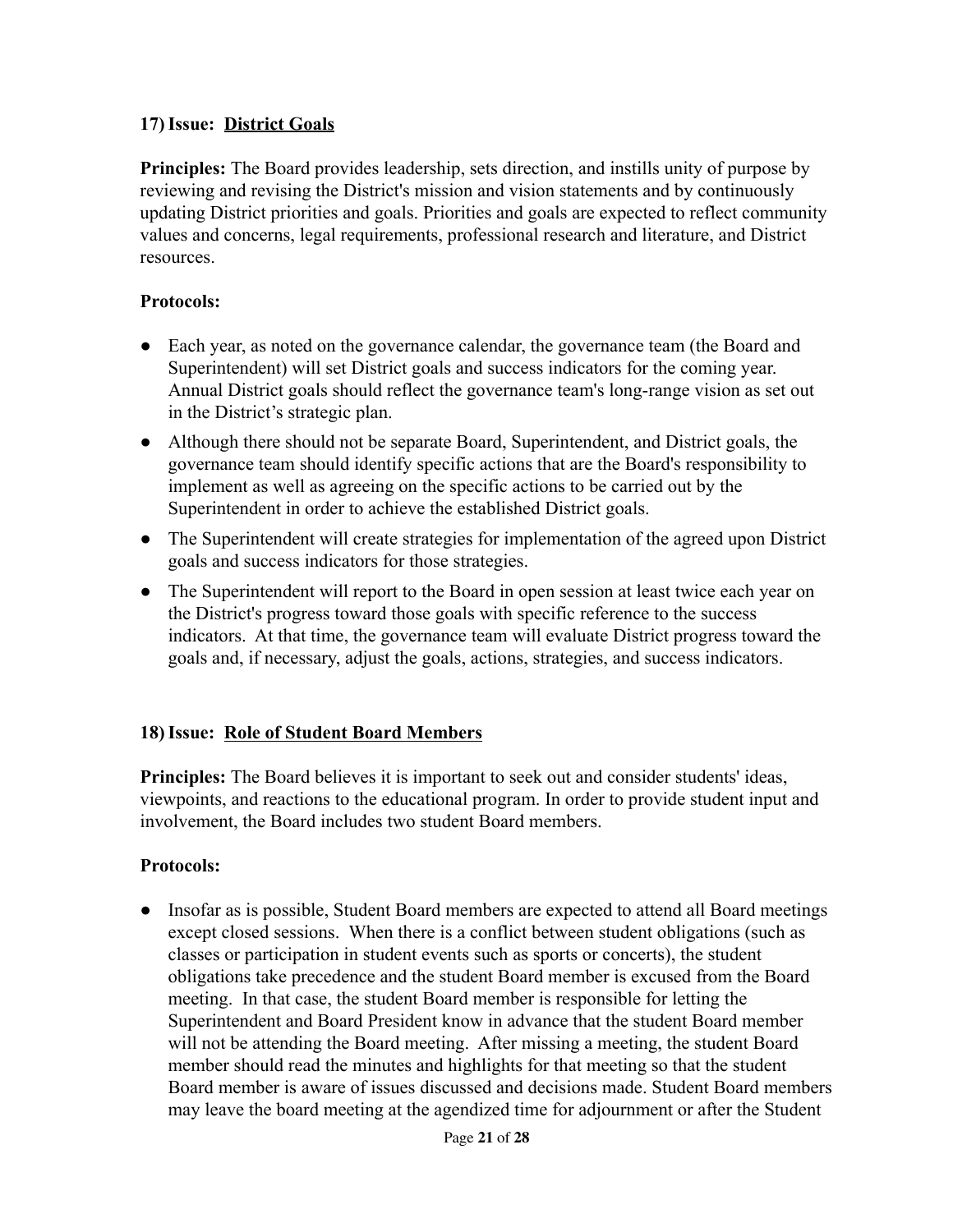Board Member Report, if they feel the need to do so.

- Student Board members are seated with the regular Board members. They are expected to participate in discussions and in questioning speakers.
- When the student perspective is especially relevant to a particular discussion, if neither student Board member volunteers an opinion, any other Board member may ask the student Board members to provide that perspective.
	- *○* Student Board members serve as representatives of the student body, and are themselves students. When speaking on matters before the Board, they should state clearly whether a comment or opinion is personal or representing other students.
	- Student Board member duties shall include reaching out and being accessible to students to increase opportunities for student engagement and input, as well as preparing the Student Board Member report at Board meetings.
- Student Board members receive all materials provided to Board members—including agenda packets and communications from staff to the Board—except those related to closed-session items. Student Board members are expected to review agenda backup materials so that they can question or comment on any items of particular interest to students, whether or not they expect to attend the meeting.
- In the interest of avoiding embarrassment or surprises at Board meetings, student Board members should send any questions or comments on agenda items to the Superintendent and Board President in advance of the Board meeting in the same manner as other Board members. Staff should include answers to those questions to all Board members just as they do for other Board questions. Having a question answered in advance does not preclude the student Board member from asking the question in open session so that the public may hear the answer.
- Student Board members may make or second a motion, as any other member, except on matters dealing with employer-employee relations.
- Student Board members may cast preferential votes on all matters before the Board in open session. Preferential votes are recorded in the Board meeting minutes. For roll call votes, student board members shall be called for their preferential votes before the rest of the Board members vote.
- Student Board members may request that items be added to the agenda in the same fashion as other Board members.
- The Superintendent or designee shall provide an orientation for new student Board members, including training in the Brown Act. As necessary, the Superintendent or designee shall, at district expense, provide learning opportunities to student Board members, through trainings, workshops, and conferences, to enhance their knowledge, understanding, and performance of their Board responsibilities.

#### **19)Issue: Evaluation of the Superintendent**

**Principles:** The Board uses the Superintendent evaluation as an important leadership tool to focus and align all District efforts. The process should provide an opportunity to acknowledge and commend the Superintendent's accomplishments. The evaluation should support the professional growth of the Superintendent and sustained improvement for the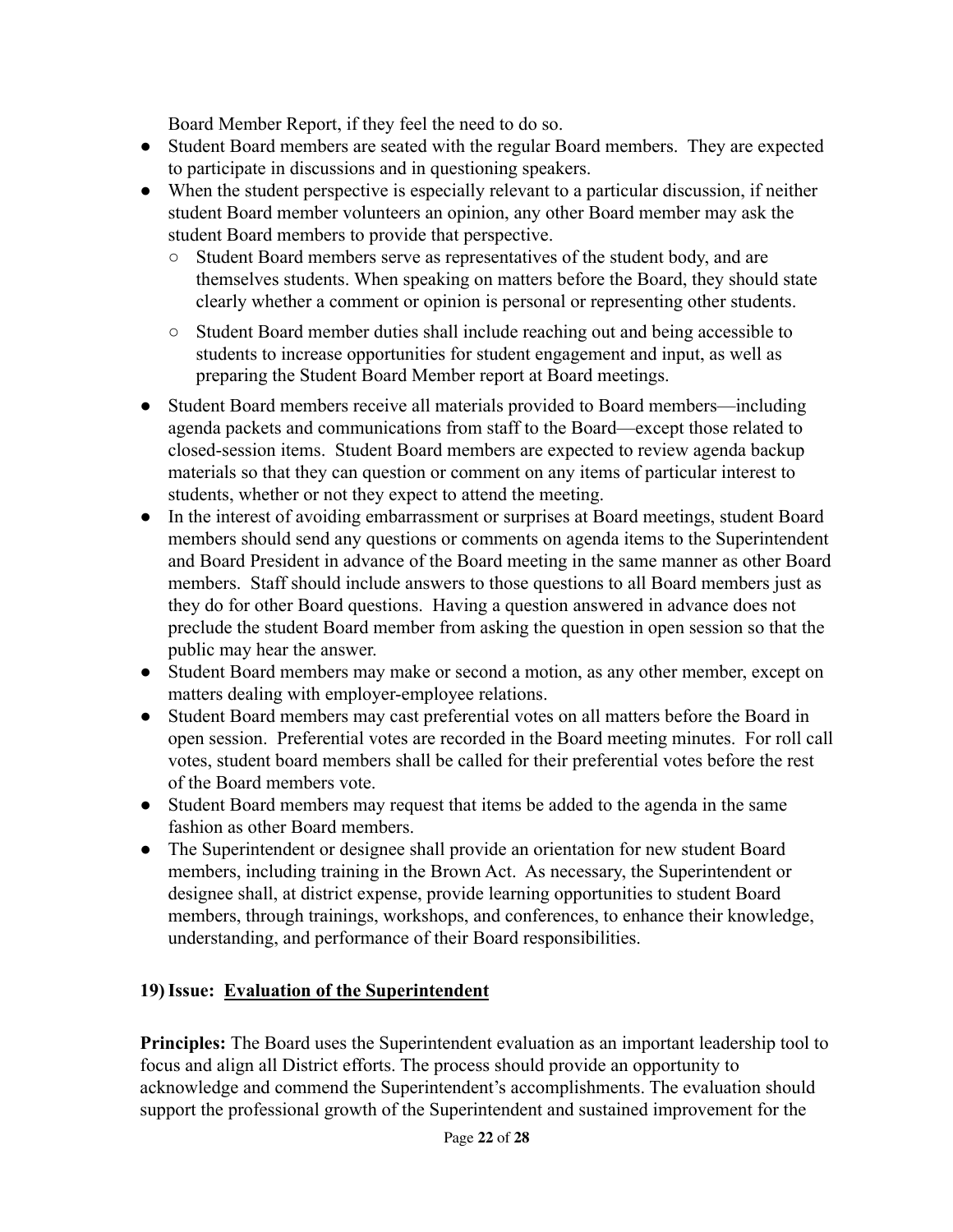District and, if necessary, identify areas that need to be addressed by the Superintendent to ensure continuous progress.

#### **Protocols:**

- The Board will include in the governance calendar an annual evaluation of the Superintendent.
- The Board and Superintendent will agree on an evaluation instrument that includes the Superintendent's actions or strategies in support of District goals, specific success indicators for each action or strategy, and Superintendent governance standards (ref CSBA).
- Prior to the Board's evaluation, the Superintendent will prepare a self-evaluation that 1) discusses progress toward District goals as measured by the agreed success indicators, 2) assesses his/her own performance on governance standards, and 3) reviews any action taken to address the recommendations of the Board from the previous year.
- Board members will individually evaluate the Superintendent's performance, using the agreed evaluation instrument.
- The full Board will hold a closed session without the Superintendent to develop the final evaluation. For expediency, the Board president should, in advance, compile the individual performance reviews from each Trustee to produce a draft evaluation. Minority views may be reflected in the narrative, but the source of individual comments will not be included. The final evaluation must be approved by a majority of the Board.
- The Board president will present the evaluation to the Superintendent in a private meeting.
- The Superintendent will have the opportunity to provide a written response to the evaluation.

#### **20)Issue: Self-Monitoring of Governance Team Effectiveness**

**Principles:** The governance team should be committed to increasing its effectiveness. In addition, the process of self-monitoring should help raise community awareness about the role of the School Board in the district and the community.

- Annually, the Board will conduct a self-evaluation survey such as that published by the California School Boards Association.
- Annually, the Board will review the Governance Handbook.
- Annually, the Board will conduct a survey of management to solicit any feedback they have to the Board with regard to the norms and protocols outlined in the Governance Handbook.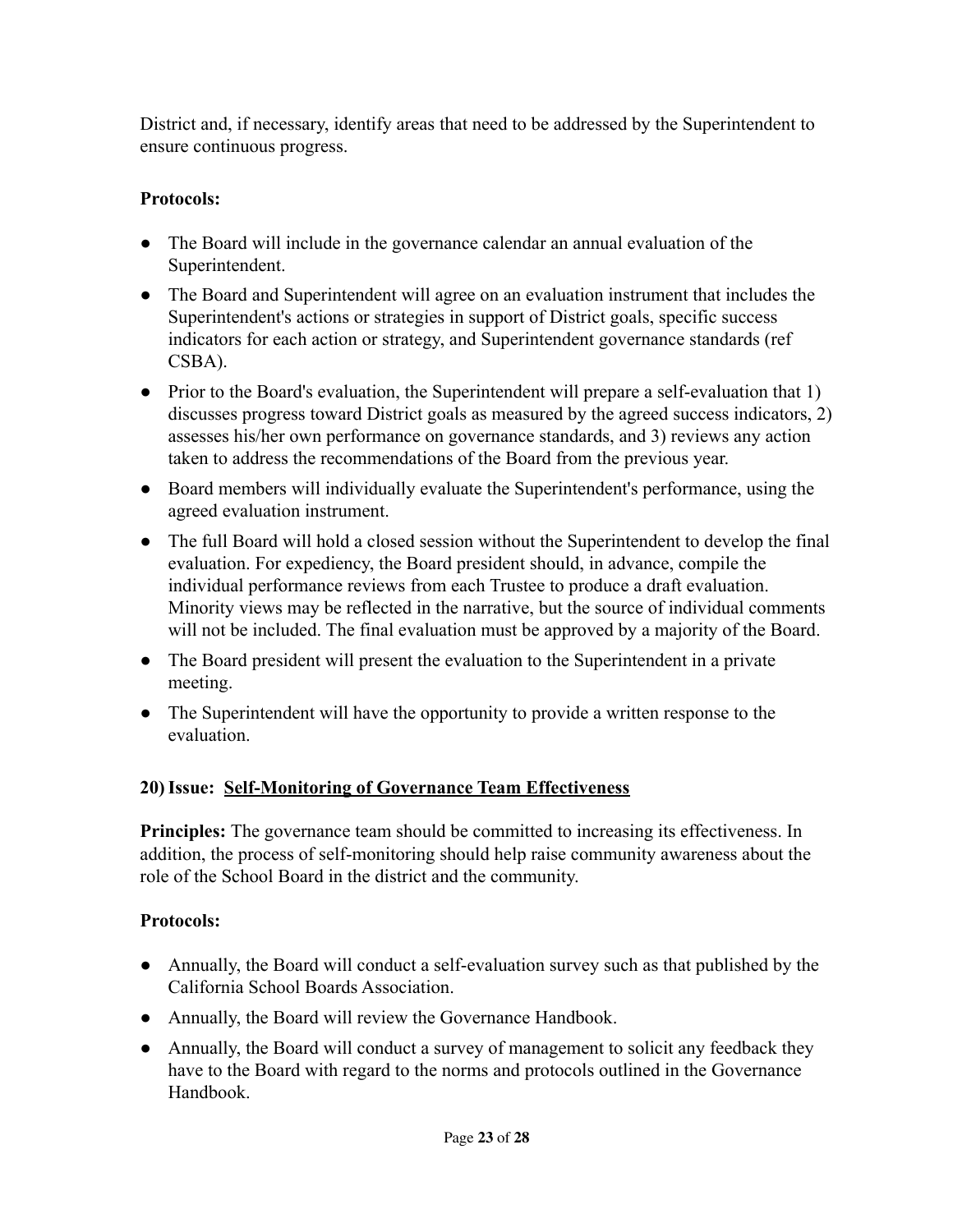#### **21)Issue: Censure Policy**

#### **Principles:**

The Board of Education of the Albany Unified School District has a strong commitment to ethical behavior. The public expects and must receive the highest standards of behavior from all of those in public service. In order to be able to enforce conformance to its policies, the Board of Education must have a procedure by which it can censure its own members for violation of the policies or bylaws of the Board of Education. Ethics training, which is encouraged but not required, can be accessed at the following website <http://oag.ca.gov/ethics>

#### **Protocol:**

• Board bylaw BB9005 (a) provides the mechanism by which the Board of Education, acting as a whole, can censure any of its members who violate state or federal laws applicable to the District or for violation of the Board policies or bylaws of the Board of **Education** 

#### **22)Issue: Annual Reorganization of the Board**

**Principles:** It is in the best interest of the Board that its officers be both willing and able to carry out the relevant duties. Effective Board members are not necessarily effective Board presidents, nor do all members have the time needed to provide effective leadership.

- At the first regular meeting in December, the Board elects a president and vice-president.
- Board members should make known at an open meeting before the vote whether they would be willing to retain/assume either office.
- At the reorganization meeting, the Superintendent will preside over the election of the president. The newly elected president will preside over the election of the vice-president.
- Any Board member may nominate any other member, including the current officers, for either office.
- There is no limit to the number of times a member may serve as an officer, nor is there any expectation that all members will serve as officers or automatically rotate into either position.
- The presiding officer shall ask each member whether he or she wishes to nominate someone for the position. The member may nominate him/herself or another member, or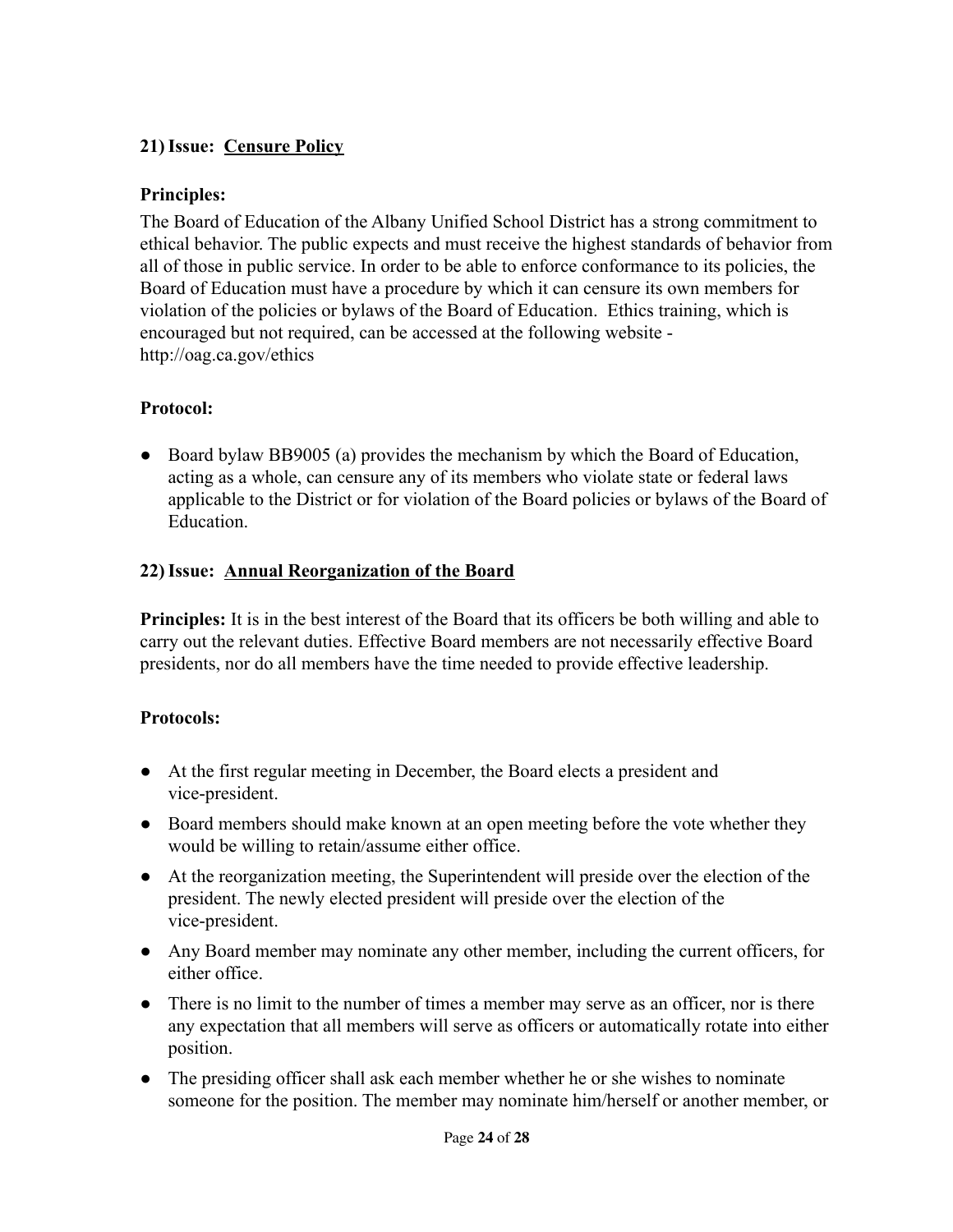may decline to make a nomination. The nominated member will be asked to accept the nomination.

- If the member declines to accept the nomination, he/she will not be considered to have been nominated. No second is required for a nomination.
- After all nominations have been made, the Board shall take a vote for each nominee. If nominated, a member may vote for him/herself. No member may abstain from voting. In the case of a tie, the presiding officer will hold a runoff vote.

#### **23)Issue: Parliamentary Procedures and Conduct of Board Meetings**

**Principles:** It is the purpose of the Board to conduct meetings in a manner that is understandable to the public and other Board members.

- To allow both trustees and the public to be aware of issues under consideration, the District will make a good-faith effort to publish agendas for Regular Meetings five days in advance of the meeting. (Thursday evening for a meeting scheduled for the following Tuesday.)
- The District will make a good-faith effort to have all presentation materials included in the agenda. If it is not possible to include presentation materials with the agenda, materials will be sent as soon as available to trustees, and posted on the District's website post-meeting for the benefit of all.
- The Board believes that late night meetings deter public participation, can affect the Board's decision-making ability, and are a burden to staff. Regular Board meetings shall be adjourned at 10:00 p.m. unless extended to a specific time determined by a majority of the Board. One extension of no more than sixty minutes is allowed, unless a supermajority of four trustees votes — or if fewer than four trustees are present, all three trustees present vote — for a second extension, which also can be no more than sixty minutes.
- The Board's goal is to limit each Regular Meeting Open Session to no longer than three hours.
- As stated in Board Bylaw 9121, the President of the Board should: (4) "Recognize persons who desire to speak, and protect the speaker who has the floor from disturbance or interference." This bylaw allows each Board member an equal opportunity to communicate (hear and speak) as well the public to hear clearly what the Board expresses in its deliberations.
- Each trustee should limit themselves to five minutes for all of their questions and comments for each agenda item. The Board president may remind any trustee who goes over that they should limit themselves for the purpose of having equitable participation by all trustees.
- The Board meetings shall follow the procedure described in Appendix C.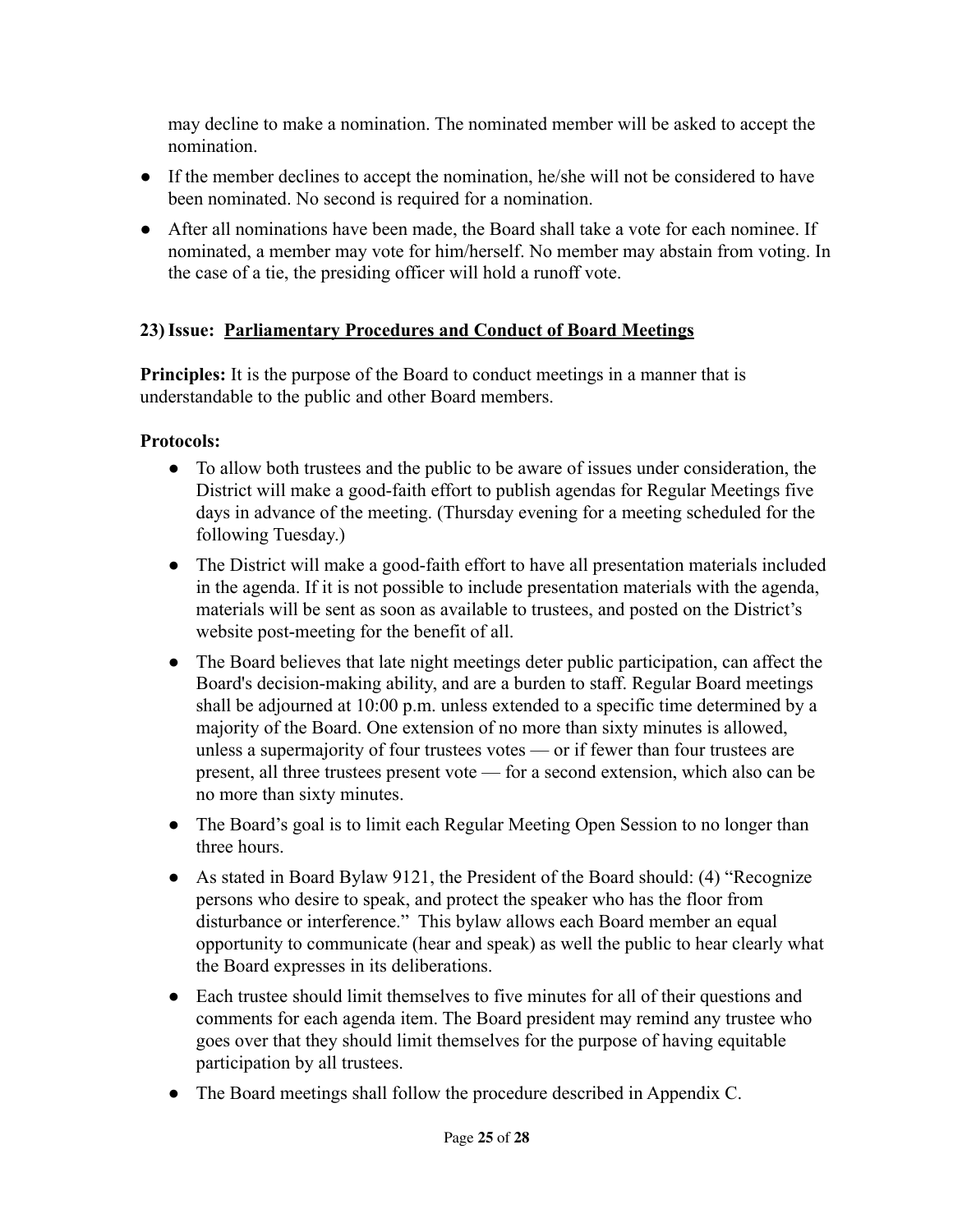#### **24)Issue: Restrictions on the Use of Acronyms**

**Principles:** It is the purpose and function of the Board to communicate effectively with the public. Acronyms are understood by those who use the acronym term regularly to describe an organization or function, but the use of an acronym can lead to confusion for those who do not.

#### **Protocol:**

● Restrict the use of acronyms: Request that the acronym be explained when first presented to the public.

#### **25)Issue: Intervention to Assure That the Meeting Guidelines Are Being Followed**

**Principles:** Board members and the public have the right to a safe environment for the deliberations necessary in a meeting. The Meeting Norms will be posted on the Agenda and read at each regular Board Meeting. At times, inappropriate, disrespectful or disruptive behavior may occur at a Board meeting. It is the responsibility of the President of the Board to enforce the adopted meeting norms.

- If, in the opinion of any member of the Board or the Superintendent, a person or group is not adhering to the Meeting Norms, a request can be made to the President to take intervention steps to correct the situation. This request will take precedence over the current business of the Board.
- The President will call for a break and will read the Meeting Norms.
- If in the judgment of the President, Superintendent, or another member of the Board, the situation is overly hostile, demeaning or disruptive the following protocol will be followed in order to insure a safe and productive meeting environment;
	- $\circ$  Option A: The President may call for a break to reduce tension, or to table the item to later in the meeting. No vote of the Board is required.
	- $\circ$  Option B: The President, with a second, can table the item to a future meeting and/or adjourn the meeting if immediate action or discussion on the agenda item is not required. No vote of the Board is required.
	- $\circ$  Option C: If the meeting is being willfully interrupted by a group or groups of persons so as to render the orderly conduct of the meeting infeasible, the Board President may direct the removal of individuals who are interrupting the meeting; if such removal does not resolve the interruption, the Board may clear the room other than news media who are not participating in the disruption, pursuant to Government Code section 54957.9
	- Option D: **Immediate Suspension.** If a member believes that a point has been reached where Board discussion of an agenda item has become confrontational, or is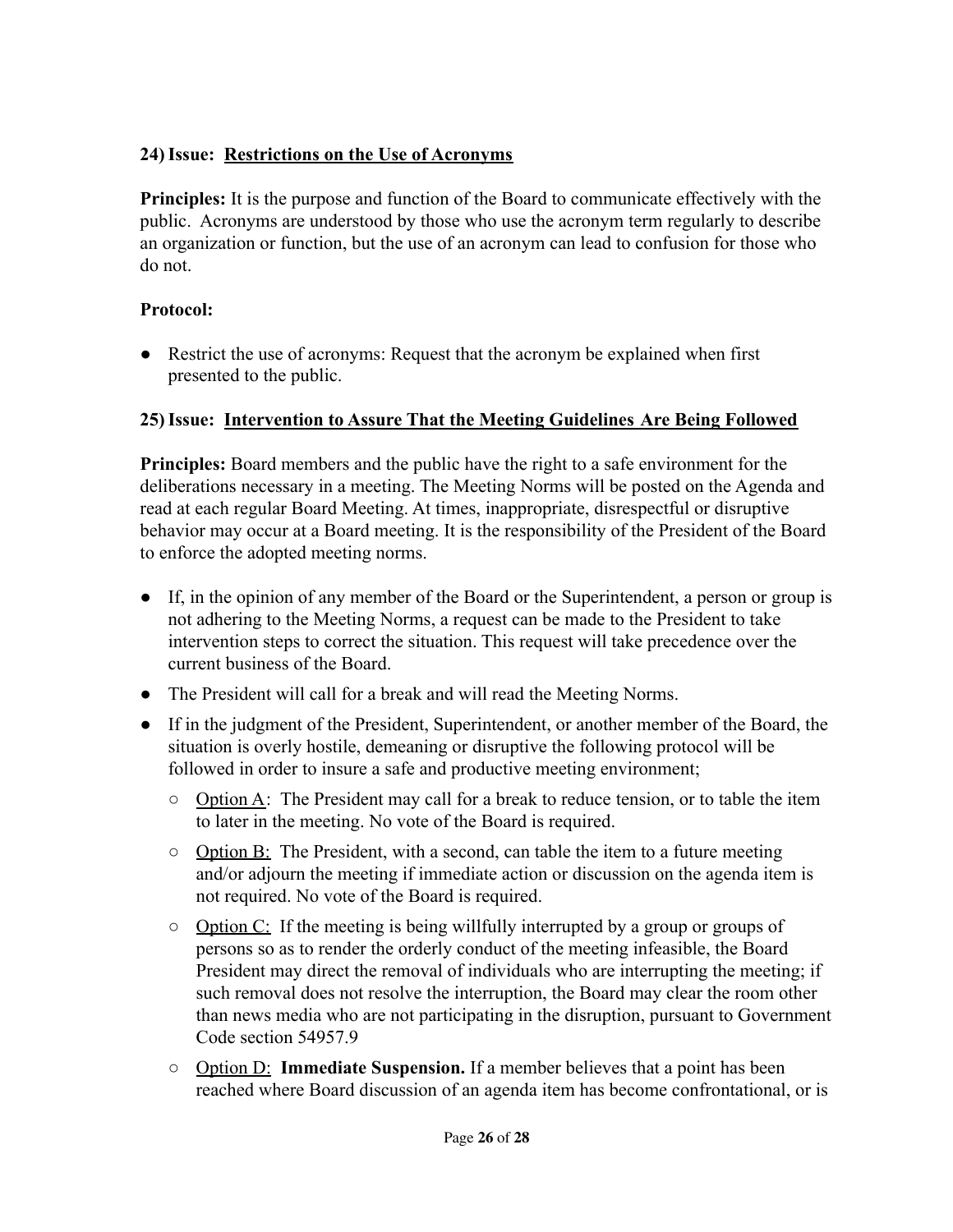in danger of becoming confrontational, and if the member believes that further discussion at that time will be unproductive or likely to lead to further conflict, that member may interrupt the discussion to call for an immediate suspension of that agenda item. If another member seconds that call for immediate suspension, then the matter shall be referred to the Board President for their determination of whether the agenda item requires further discussion or action at that meeting (the Board President may confer with the Superintendent as necessary to make that determination). If the Superintendent and Board President concur that no further discussion or action is required at that meeting, the agenda item shall be continued to a future Board agenda. No vote of the Board is required. An immediate suspension under Option D may only be used one time for a particular agenda item; this option may not be used a second time to further defer consideration of that same item.